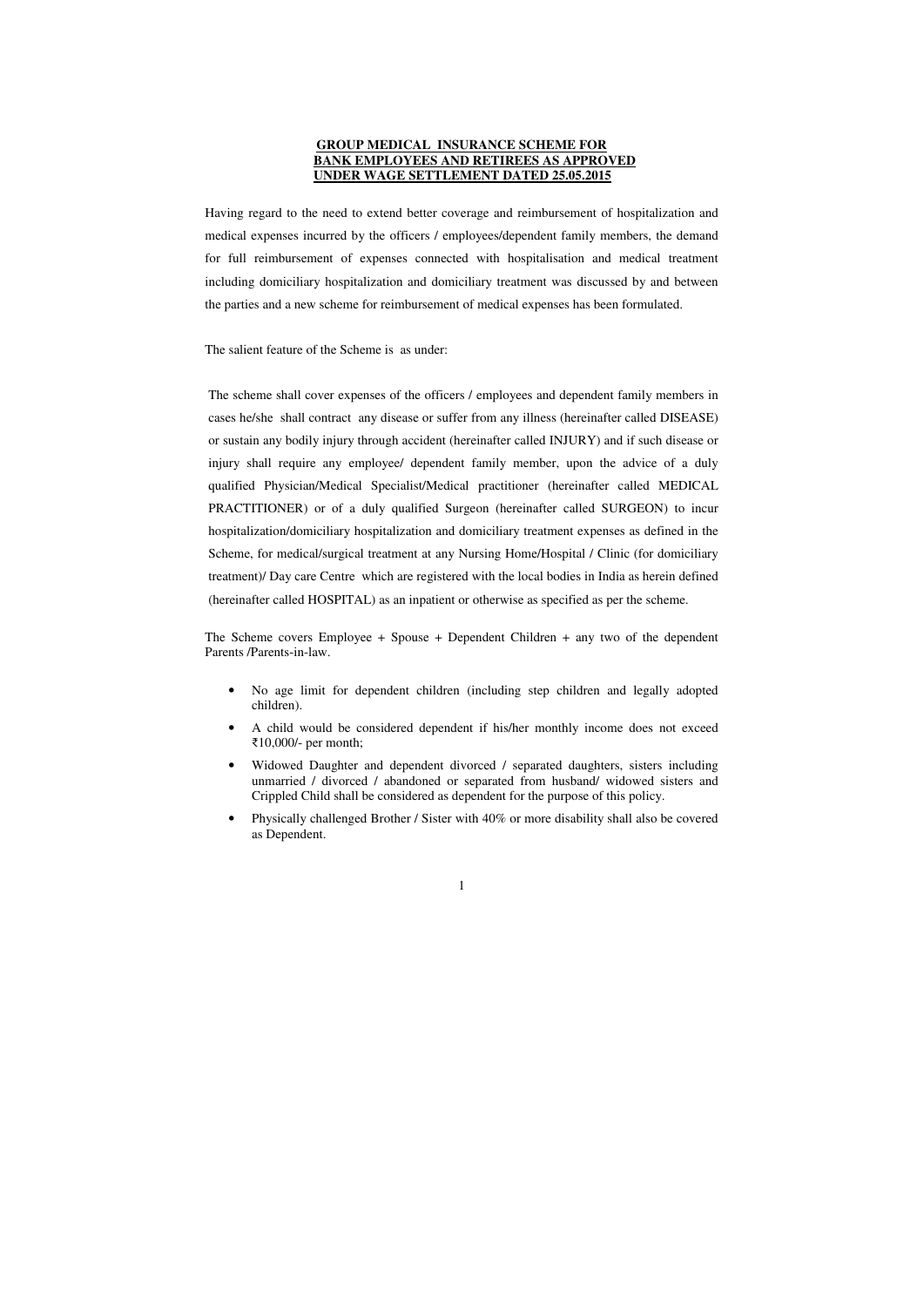- No Age Limits for Dependent Parents. Any two, i.e. either dependent parents or parents-in-law will be covered as dependent.
- Parents would be considered dependent if their monthly income does not exceed ₹10,000/- per month or as revised by Indian Banks' Association in due course, and wholly dependent on the employee as defined in this scheme.

All the existing permanent officers / employees of the Banks which are parties to this Settlement shall be covered by this Scheme from the date of introduction/implementation of this Scheme. All New Officers / employees shall be covered from the date of joining as per their appointment in the bank.

Till the new scheme is made effective and gets implemented, the existing provisions as per Bipartite Settlement/ Joint Note dated 27.4.2010 will continue to operate.

The new Scheme as applicable to the officers/ employees in service would be continued beyond their retirement/superannuation/resignation, etc. subject to payment of stipulated premium by them.

 The new Scheme would also cover the existing retired officers/ employees of the Banks and dependent spouse subject to payment of stipulated premium by them.

In the event of any claim becoming admissible under this scheme, the Bank will reimburse the amount of such expenses as would fall under different heads mentioned below and as are reasonably and medically necessary incurred thereof by or on behalf of such employee.

 Reimbursement shall cover Room and Boarding expenses as provided by the Hospital/Nursing Home not exceeding₹5000 per day or the actual amount whichever is less. Intensive Care Unit (ICU) expenses not exceeding ₹7500/- per day or actual amount whichever is less.Surgeon, team of surgeons, Assistant surgeon,Anaesthetist, Medical Practitioner, Consultants, Specialists Fees,Nursing Charges, Service Charges,IV Administration Charges, Nebulization Charges, RMO charges, Anaesthetic, Blood, Oxygen, Operation Theatre Charges, surgical appliances, OT consumables, Medicines & Drugs, Dialysis, Chemotherapy, Radiotherapy, Cost of Artificial Limbs, cost of prosthetic devices implanted during surgical procedure like pacemaker, defibrillator, ventilator, orthopaedic implants, Cochlear Implant, any other implant, Intra-Occular Lenses, infra cardiac valve replacements, vascular stents, any other valve replacement, laboratory/diagnostic tests, X-ray CT Scan, MRI, any other scan, scopies and such similar expenses that are medically necessary or incurred during hospitalization as per the advice of the attending doctor.

Hospitalization expenses (excluding cost of organ) incurred on donor in respect of organ transplant to officers/ employee/dependent would also be covered for reimbursement.

Pre and Post Hospitalization expenses payable in respect of each hospitalization shall be the actual expenses incurred subject to 30 days prior to hospitalization and 90 days after discharge.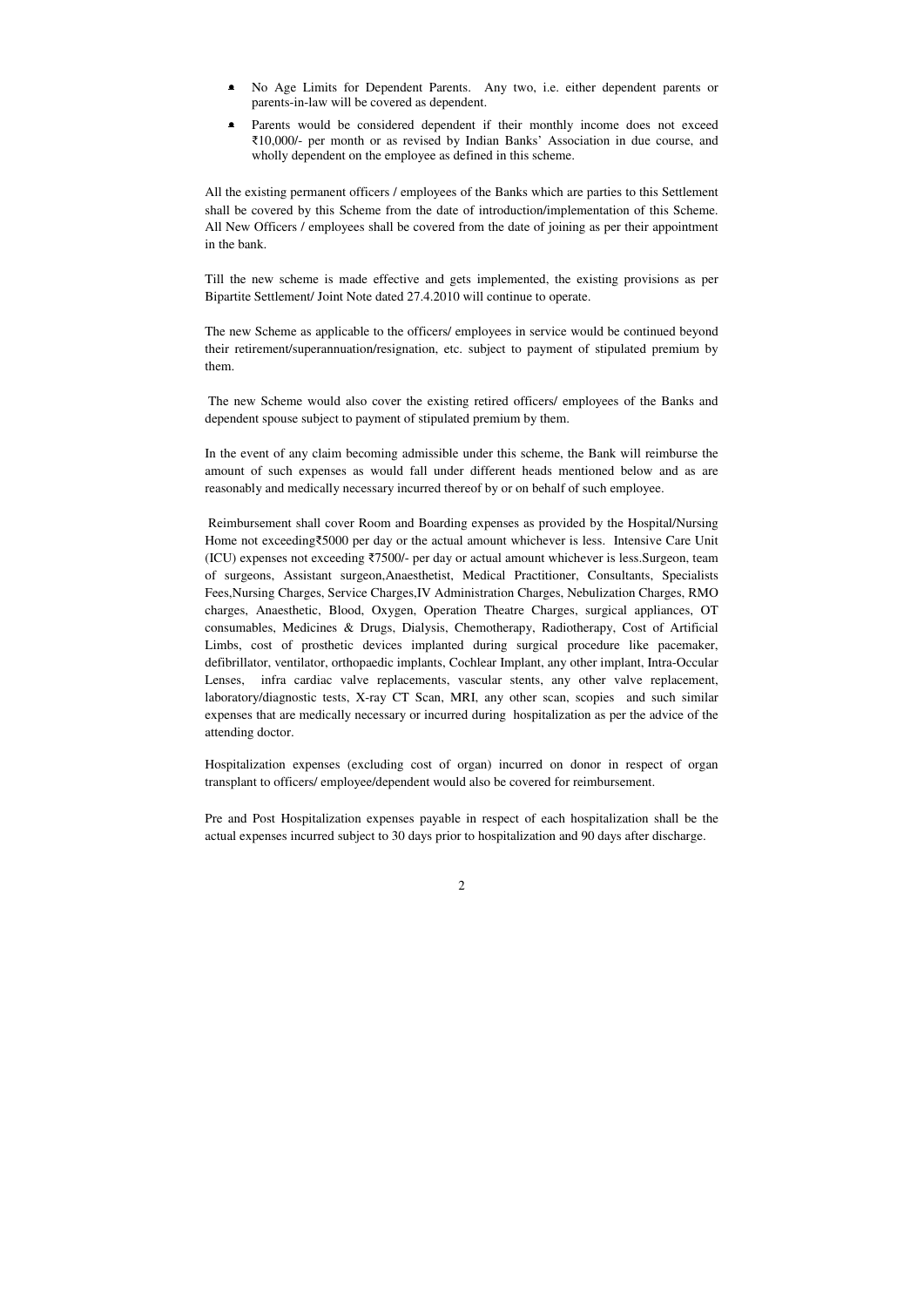Alternative systems of treatments other than treatment under Allopathy or modern medicine shall include Ayurveda, Unani, Siddha, Homeopathy and Naturopathy in the Indian context, for Hospitalization and Domiciliary treatment.

**CASHLESS FACILITY**: The scheme also includes the benefit of cashless treatment facility in hospitals under a scheme worked by the Banks and the hospitals under a common insurance scheme.

**CONTRIBUTION**: The officers / employees shall not be required to share the cost of such benefits under the new scheme. However, in the case of officers / employees retiring from the Banks after the scheme is introduced and those who are already retired from the services of the banks and who opt to avail the benefits of the scheme, the amount of contribution by such persons shall be decided at the respective Bank level.

Day care Treatments shall be covered under the scheme and would refer to medical treatment and or surgical procedure which is

**DOMICILIARY TREATMENT** shall also be covered under this scheme i.e. treatment taken for specified diseases which may or may not require hospitalization as mentioned herein below.

- i. undertaken under general or local anaesthesia in a hospital/day care centre in less than a day because of technological advancement, and
- ii. which would have otherwise required hospitalisation of more than a day. Treatment normally taken on an out patient basis is not included in the scope of this definition.

**DOMICILIARY HOSPITALIZATION**: Domiciliary Hospitalization shall be covered under this scheme and would mean medical treatment for an illness/disease/injury which in the normal course would require care and treatment at a hospital but is actually taken while confined at home under any of the following circumstances :

- a) The condition of the patient is such that he/she is not in a condition to be removed to a hospital or
- b) the patient takes treatment at home on account of non-availability of room in a hospital.

Domiciliary Hospitalization / Domiciliary Treatment : Medical expenses incurred in case of the following diseases which need Domiciliary Hospitalization /domiciliary treatment as may be certified by the recognized hospital authorities and bank's 'medical officer shall be deemed as hospitalization expenses and reimbursed to the extent of 100%.

Cancer, Leukemia, Thalassemia, Tuberculosis, Paralysis, Cardiac Ailments , Pleurisy , Leprosy, Kidney Ailment, All Seizure disorders, Parkinson's diseases, Psychiatric disorder including schizophrenia and psychotherapy, Diabetes and its complications, hypertension, Asthma, Hepatitis –B, Hepatitis - C, Hemophilia, Myasthenia gravis, Wilson's disease, Ulcerative Colitis, Epidermolysisbullosa, Venous Thrombosis(not caused by smoking) Aplastic Anaemia, Psoriasis, Third Degree burns, Arthritis, Hypothyroidism, Hyperthyroidism, expenses incurred on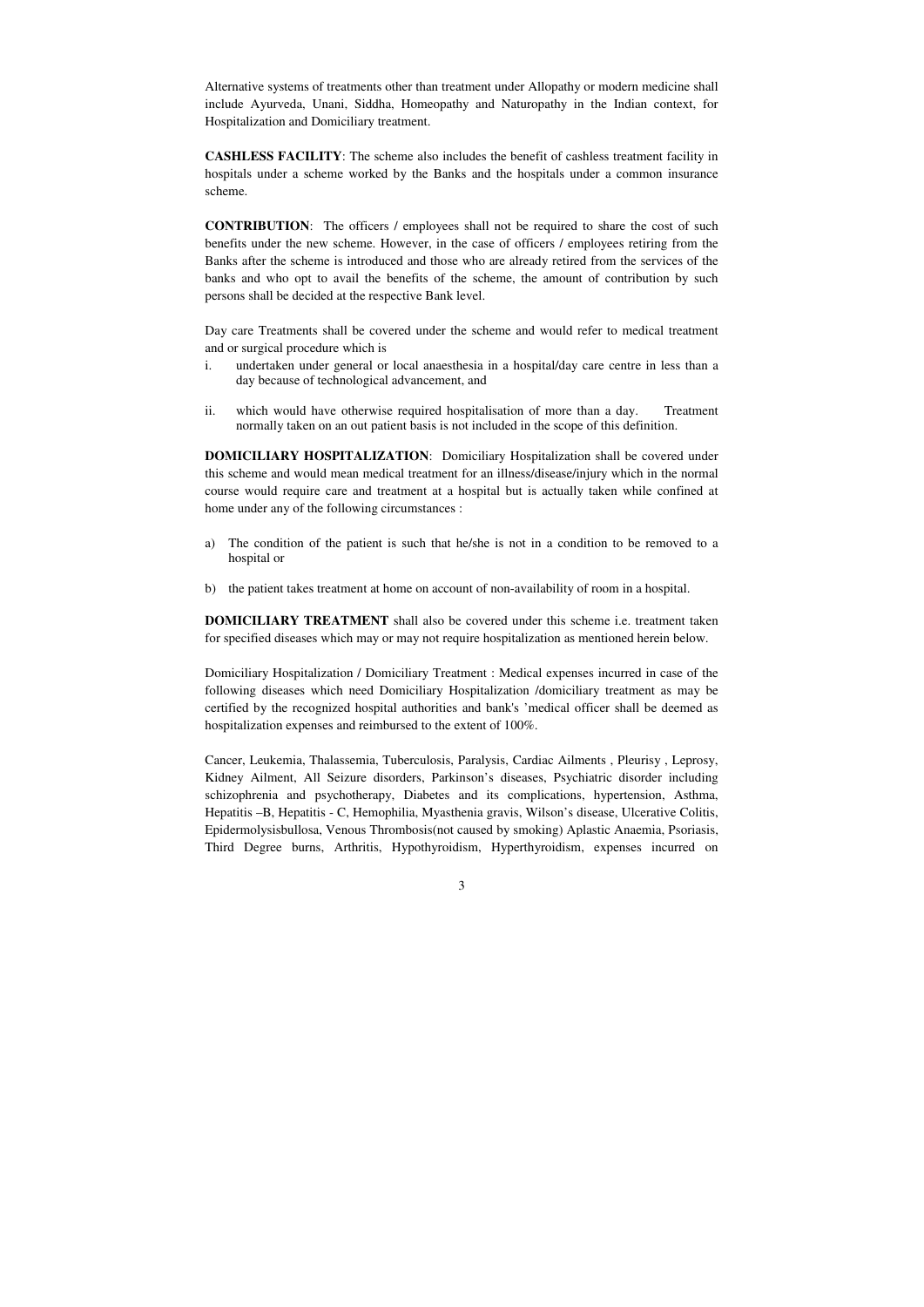radiotherapy and chemotherapy in the treatment of cancer and leukemia, Glaucoma, Tumor, Diphtheria, Malaria, Non-Alcoholic Cirrhosis of Liver, Purpura, Typhoid, Accidents of Serious Nature, Cerebral Palsy, Polio, all Strokes leading to Paralysis, Haemorrhages caused by accidents, all animal/reptile/insect bite or sting, chronic pancreatitis, Immuno suppressants, multiple sclerosis / motor neuron disease, status asthamaticus, sequalea of meningitis, osteoporosis, muscular dystrophies, sleep apnea syndrome(not related to obesity), any organ related (chronic) condition, sickle cell disease, systemic lupus erythematous (SLE), any connective tissue disorder, varicose veins, thrombo embolism venous thrombosis/ venous thrombo embolism (VTE), growth disorders, Graves' disease, Chronic Pulmonary Disease, Chronic Bronchitis, Physiotherapy and swine flu shall be considered for reimbursement under domiciliary treatment.

**HOSPITAL / NURSING HOME**: A Hospital under this scheme would mean any institution established for in-patient care and day care treatment of illness and/or injuries and which has been registered as a Hospital with the local authorities under the Clinical establishments (Registration and Regulation) Act, 2010 or under the enactments specified under the Schedule of Section 56(1) of the said Act OR complies with all minimum criteria as under:

The cost of medicines, investigations, and consultations,etc.in respect of domiciliary treatment shall be reimbursed for the period stated by the specialist in Prescription. If no period stated, the prescription for the purpose of reimbursement shall be valid for a period not exceeding 90 days.

- Has qualified nursing staff under its employment round the clock.
- Has at least 10 in-patient beds in towns having a population of less than 10 lacs and at least 15 in-patient beds in all other places;
- Has qualified medical practitioner(s) in charge, round the clock;
- Has a fully equipped Operation Theatre of its own where surgical procedures are carried out;
- Maintains daily records of patients and makes these accessible to the insurance company's authorized personnel.

This clause will however be relaxed in areas where it is difficult to find such hospitals. The term ' Hospital / Nursing Home ' shall not include an establishment which is a place of rest, a place for the aged, a place for drug-addicts or place for alcoholics, a hotel or a similar place.

**HOSPITALIZATION**: Hospitalization would mean admission in a Hospital/ Nursing Home for a minimum period of 24 consecutive hours of inpatient care except for specified procedures/treatments, where such admission could be for a period of less than a day,

**ID CARD**: In terms of the scheme arrived at between the Banks and insurance companies, ID Cards would be issued to all the officers / employees/ dependent family members/retired officers / employees/their dependents for the purpose of availing cashless facility in network hospitals.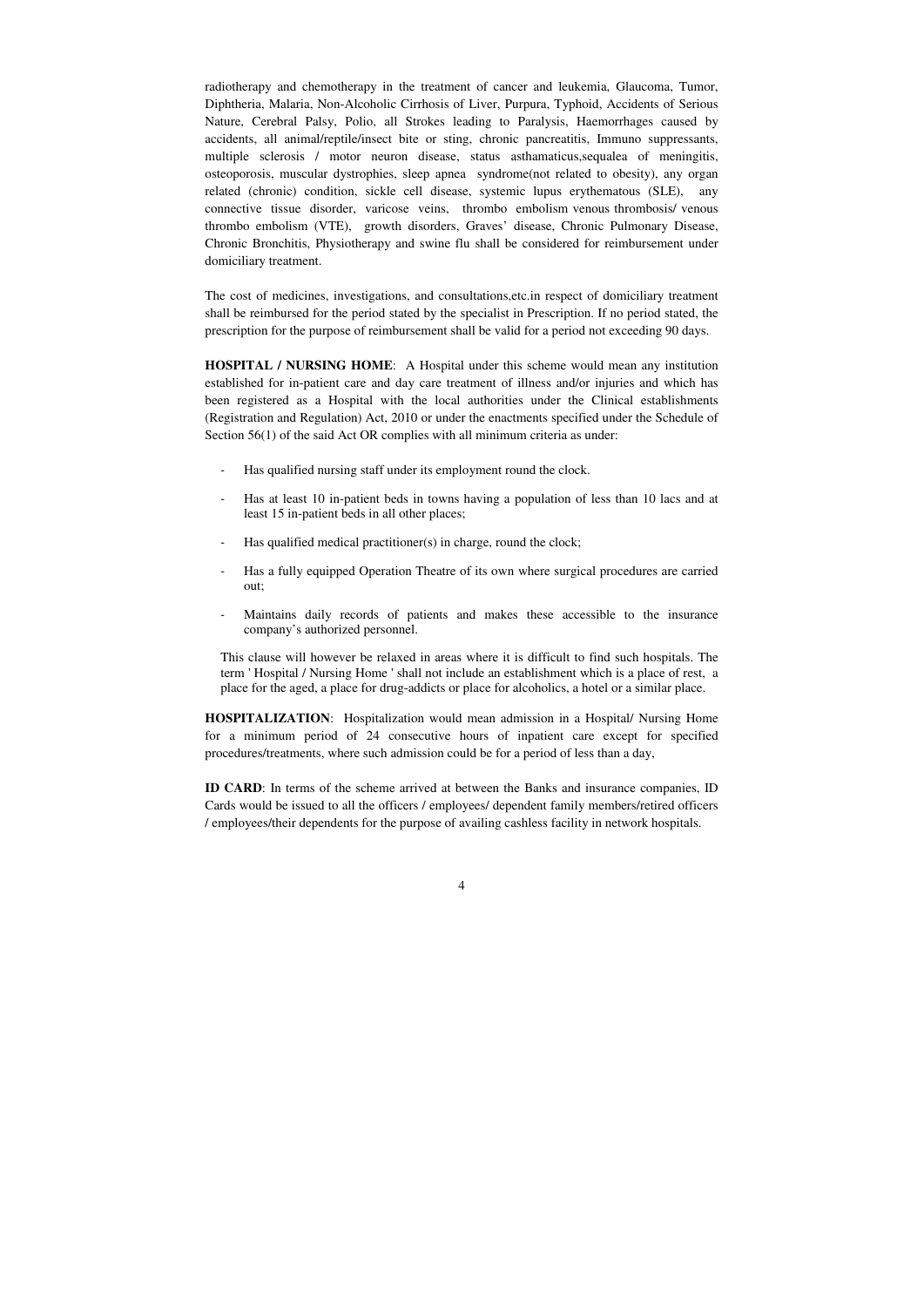**PRE-EXISTING DISEASE**: Pre Existing Diseases would be covered for reimbursement under this scheme.

**PRE–HOSPITALISATION MEDICAL EXPENSES**: Medical expenses incurred immediately 30 days before the insured person is hospitalized will be considered as part of a claim provided that such medical expenses are incurred for the same condition for which the insured person's hospitalization was required.

**POST HOSPITALISATION MEDICAL EXPENSES**: Relevant medical expenses incurred immediately 90 days after the employee/dependent/retirement employee is discharged from the hospital provided that such medical expenses are incurred for the same condition for which the Insured Person's Hospitalization was required.

- Cancer including Leukemia
- Stroke
- **Paralysis**
- By Pass Surgery
- Major Organ Transplant/Bone marrow transplantation
- End Stage Liver Disease
- Heart Attack
- Kidney Failure
- Heart Valve Replacement Surgery

**Additional Ex-Gratia for Critical Illness** : In addition to the reimbursement covered under this scheme, officers / employees (only officers / employees and not their dependents or retired officers / employees) shall be provided additional ex gratia of  $\bar{\tau}$  1,00,000/-. In case an employee contracts a Critical Illness as listed below, the sum of ₹1,00,000/- shall be paid. This benefit shall be provided on first detection/diagnosis of the Critical Illness.

Hospitalization is not required to claim this benefit.

Expenses on Hospitalization for minimum period of a day are admissible. However, this time limit shall not be applied to specific treatments, such as:

|                | Adenoidectomy                         | 19 | Haemo dialysis                            |
|----------------|---------------------------------------|----|-------------------------------------------|
| 2              | Appendectomy                          | 20 | Fissurectomy / Fistulectomy               |
| $\overline{3}$ | Auroplasty not Cosmetic in nature     | 21 | Mastoidectomy                             |
| $\overline{4}$ | Coronary angiography /Renal           | 22 | Hydrocele                                 |
| 5              | Coronary angioplasty                  | 23 | Hysterectomy                              |
| 6              | Dental surgery                        | 24 | Inguinal/ventral/umbilical/femoral hernia |
|                | D&C                                   | 25 | Parenteral chemotherapy                   |
| 8              | Excision of cyst/granuloma/lump/tumor | 26 | Polypectomy                               |
| 9              | Eye surgery                           | 27 | Septoplasty                               |
| 10             | Fracture including hairline fracture  | 28 | Piles/ fistula                            |
|                | /dislocation                          |    |                                           |
| 11             | Radiotherapy                          | 29 | Prostate surgeries                        |
| 12             | Chemotherapy including parental       | 30 | Sinusitis surgeries                       |
|                | chemotherapy                          |    |                                           |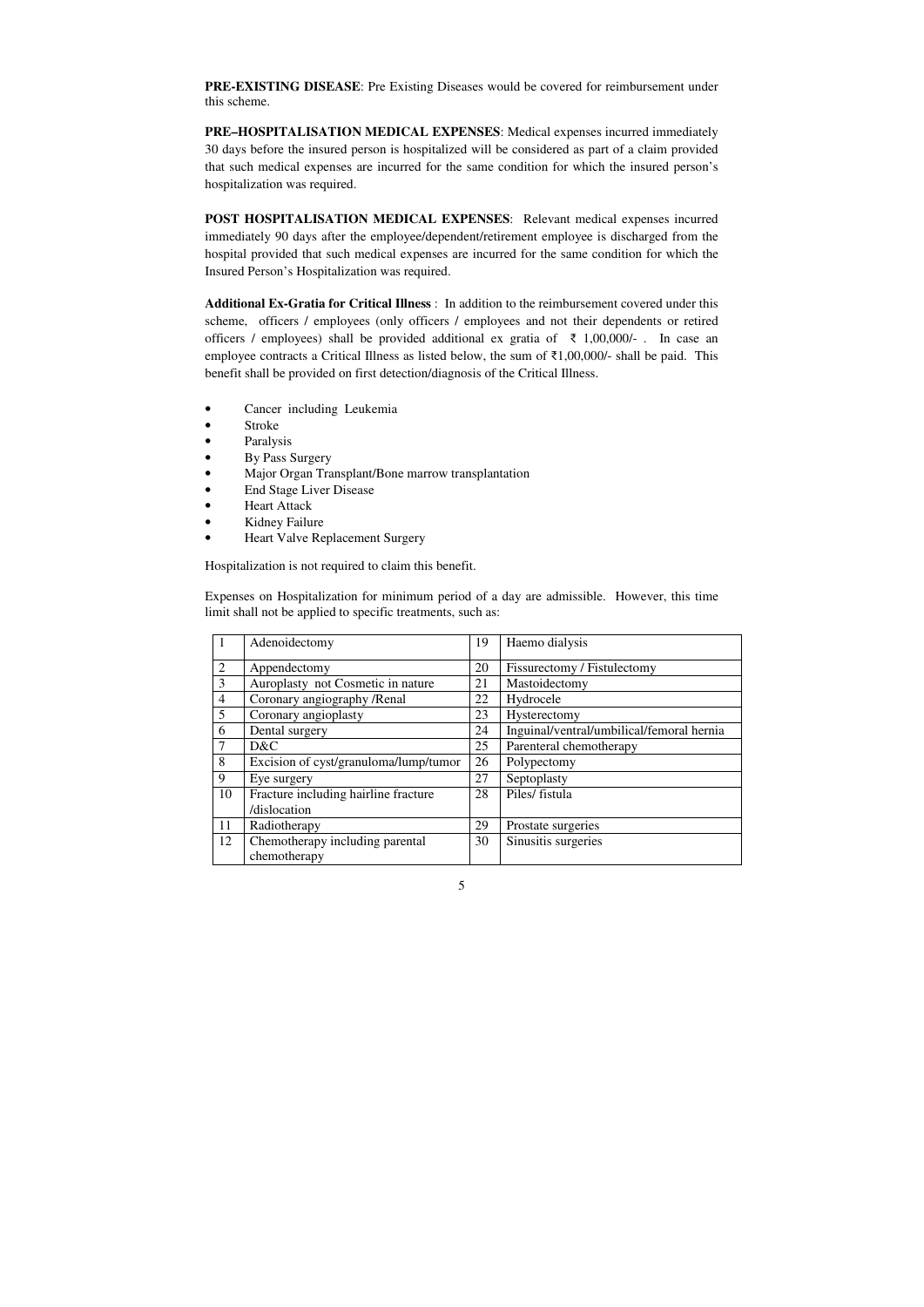| 13 | Lithotripsy                               | 31 | Tonsillectomy                   |
|----|-------------------------------------------|----|---------------------------------|
| 14 | Incision and drainage of abscess          | 32 | Liver aspiration                |
| 15 | Varicocelectomy                           | 33 | Sclerotherapy                   |
| 16 | Wound suturing                            | 34 | Varicose Vein Ligation          |
| 17 | <b>FESS</b>                               | 35 | All scopies along with biopsies |
| 18 | Operations/Micro surgical operations on   | 36 | Lumbar puncture                 |
|    | the nose, middle ear/internal ear,        |    |                                 |
|    | tongue, mouth, face, tonsils & adenoids,  | 37 | <b>Ascitic Pleural tapping</b>  |
|    | salivary glands & salivary ducts, breast, |    |                                 |
|    | skin & subcutaneous tissues, digestive    |    |                                 |
|    | tract, female/male sexual organs.         |    |                                 |

This condition will also not apply in case of stay in hospital of less than a day provided the treatment is undertaken under General or Local Anesthesia in a hospital / day care centre in less than a day because of technological advancement and which would have otherwise required hospitalization of more than a day.

MATERNITY EXPENSES BENEFIT EXTENSION : Hospitalization expenses in respect of the new born child can be covered within the Mother's Maternity expenses. The maximum benefit allowable under this clause will be up to ₹ 50000/- for normal delivery and₹ 75,000/- for Caesarean Section.

Baby Day one Cover: New born baby is covered from day one. All expenses incurred on the new born baby during maternity will be covered in addition to the maternity limit and up to Rs, 20,000/-.

Ambulance Charges: Ambulance charges are payable up to Rs 2500/- per trip to hospital and / or transfer to another hospital or transfer from hospital to home if medically advised. Taxi and Auto expenses in actual maximum up to Rs750/- per trip will also be reimbursable.

Ambulance charges actually incurred on transfer from one center to another center due to Non availability of medical services/ medical complication shall be payable in full.

Congenital Anomalies: Expenses for Treatment of Congenital Internal / External diseases, defects anomalies are covered under the scheme.

Psychiatric diseases: Expenses for treatment of psychiatric and psychosomatic diseases shall be payable with or without hospitalization.

Advanced Medical Treatment: All new kinds of approved advanced medical procedures for e.g. laser surgery, stem cell therapy for treatment of a disease is payable on hospitalization /day care surgery.

Treatment taken for Accidents can be payable even on OPD basis in Hospital.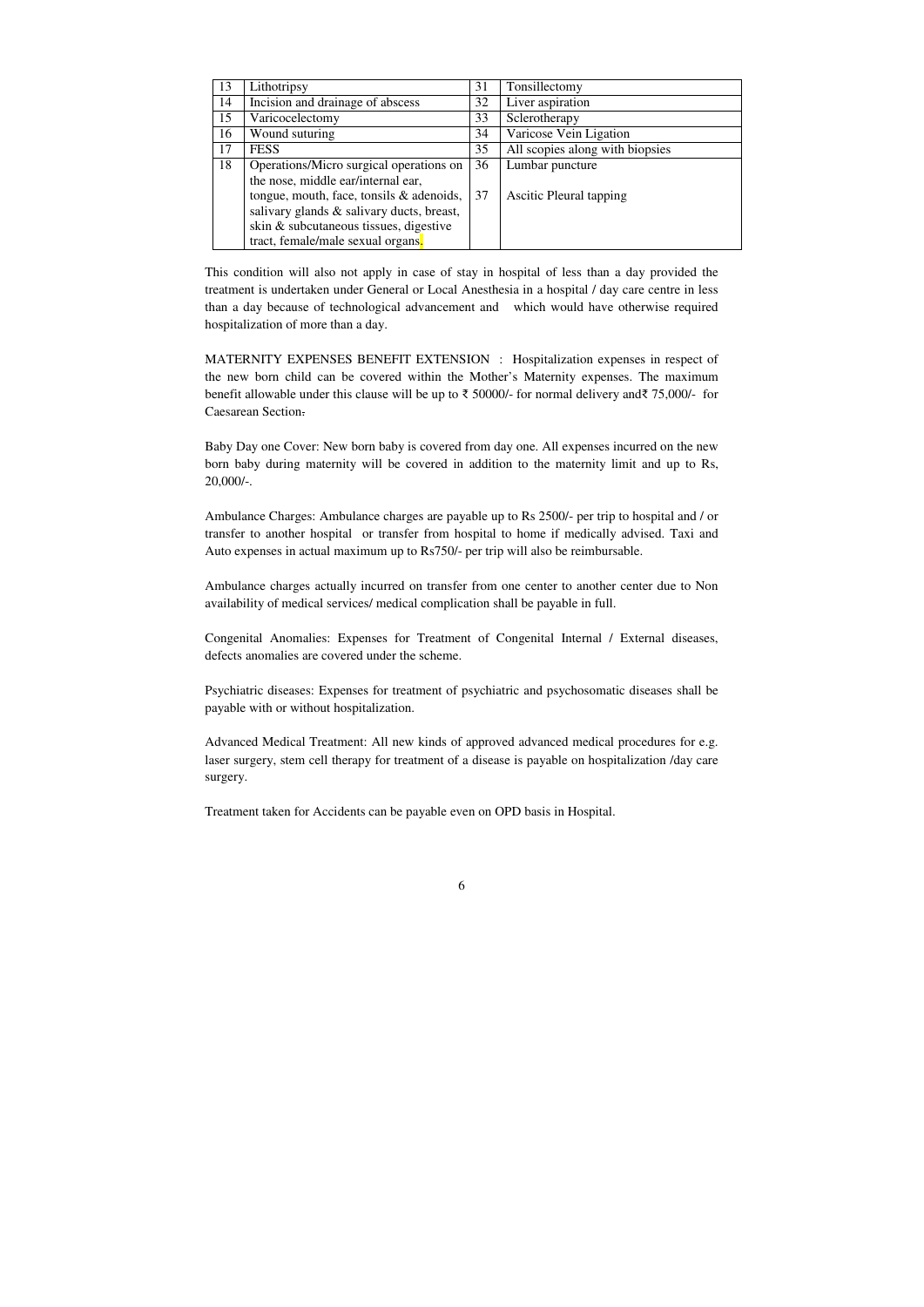Taxes and other Charges : All Taxes , Surcharges , Service Charges , Registration charges, Admission Charges , Nursing , and Administration charges to be payable.

Charges for diapers and sanitary pads are payable, if necessary, as part of the treatment.

Charges for Hiring a nurse / attendant during hospitalization will be payable only in case of recommendation from the treating doctor in case ICU / CCU, Neo natal nursing care or any other case where the patient is critical and requiring special care.

Treatment for Genetic Disorder and stem cell therapy shall becovered under the scheme.

Treatment for Age related Macular Degeneration (ARMD), treatment such as Rotational Field Quantum magnetic Resonance (RFQMR), Enhanced External Counter Pulsation (EECP), etc. are covered under the scheme. Treatment for all neurological/ macular degenerative disorders shall be covered under the scheme.

While reimbursement to the officers / employees shall be made by the Banks as hitherto, the Scheme shall be administered by the Banks through a scheme worked out between IBA/Banks and Insurance companies and officers / employees would in no way be directly bound by the terms and conditions of such scheme or arrangements.

Rental Charges for External and or durable Medical equipment of any kind used for diagnosis and or treatment including CPAP, CAPD, Bi-PAP, Infusion pump etc. will be covered under the scheme. However purchase of the above equipment to be subsequently used at home in exceptional cases on medical advice shall be covered.

Ambulatory devices i.e., walker, crutches, Belts, Collars, Caps, Splints, Slings, Braces, Stockings, elastocrepe bandages, external orthopaedic pads, sub cutaneous insulin pump, Diabetic foot wear, Glucometer (including Glucose Test Strips)/ Nebulizer/ prosthetic devise/ Thermometer, alpha / water bed and similar related items etc., will be covered under the scheme.

Physiotherapy charges: Physiotherapy charges shall be covered for the period specified by the Medical Practitioner even if taken at home.

However, for the purpose of clarity and information, the details of the Scheme worked out between IBA/Banks and insurancecompanies is appended herein as **Appendix I & II**.

The above stated scheme would not supersede the continuation of any bank-level arrangement or scheme providing for reimbursement of medical expenses, which is not covered herein, that may be in operation in any Bank.

 $\overline{\phantom{a}}$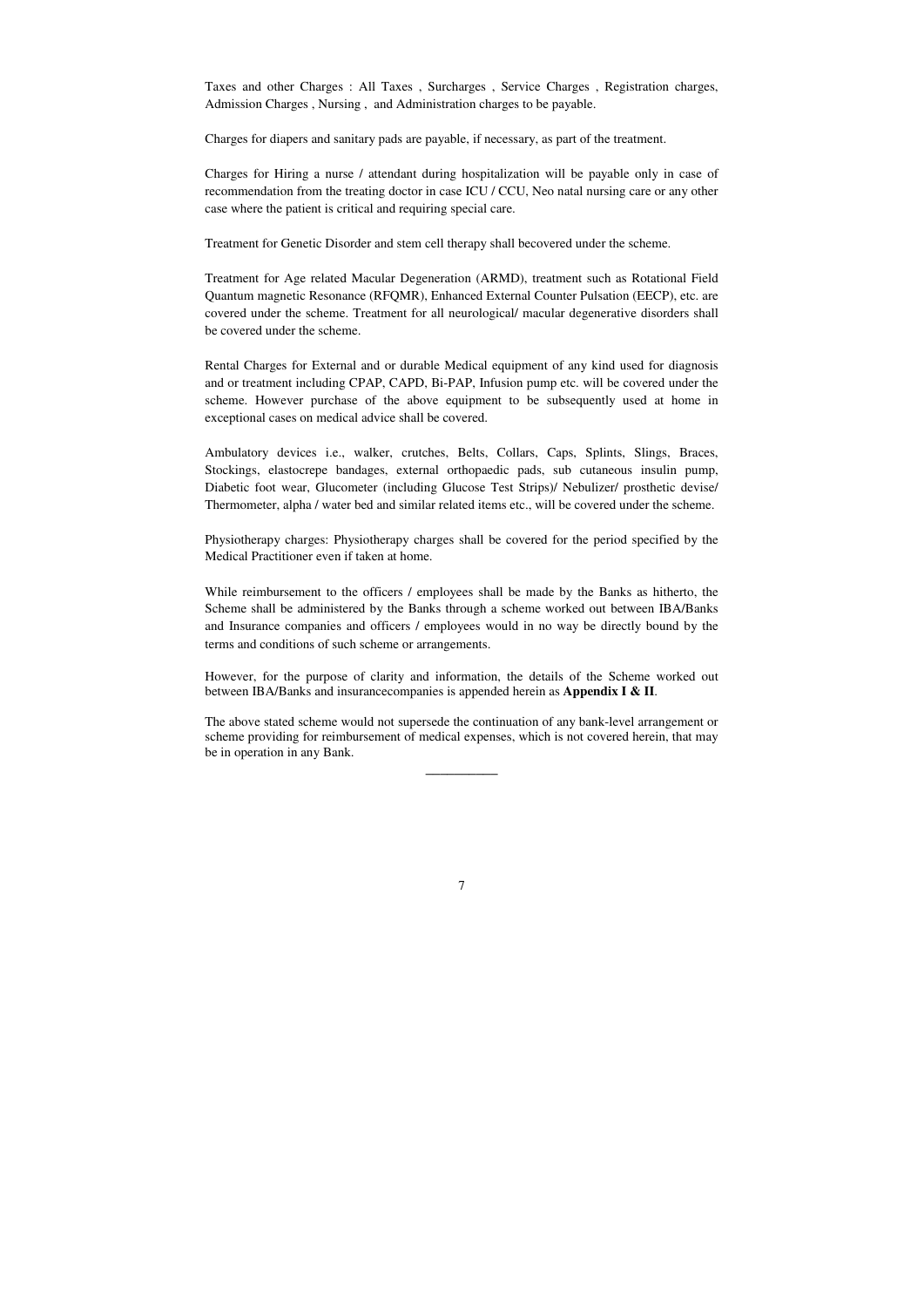# **AppendixI**

# **Medical Scheme for the Officers/ Employees of IBA Member Banks, parties to the Bipartite Settlement/ Joint Note dated 25th May 2015 in lieu of the Existing Hospitalization Scheme**

The scheme covers expenses of the officers / employees and dependent in cases he/she shall contract any disease or suffer from any illness (hereinafter called DISEASE) or sustain any bodily injury through accident (hereinafter called INJURY) and if such disease or injury shall require any such insured Person, upon the advice of a duly qualified Physician/Medical Specialist/Medical practitioner (hereinafter called MEDICAL PRACTITIONER) or of a duly qualified Surgeon (hereinafter called SURGEON) to incur hospitalization/domiciliary hospitalization and domiciliary treatment expenses as defined in the Scheme, for medical/surgical treatment at any Nursing Home/Hospital / Clinic (for domiciliary treatment)/ Day care Centre which are registered with the local bodies, in India as herein defined (hereinafter called HOSPITAL) as an inpatient or otherwise as specified as per the scheme, to the extent of the sum insured + Corporate buffer.

- 1.1. The Scheme Covers Employee + Spouse + Dependent Children + 2 dependent Parents /parents-in-law.
	- No age limit for dependent children. (including step children and legally adopted children ) A child would be considered dependent if the monthly income does not exceed Rs. 10,000/- per month; which is at present, or revised by Indian Banks' Association in due course. Widowed Daughter and dependant divorced / separated daughters, sisters including unmarried / divorced / abandoned or separated from husband/ widowed sisters and Crippled Child shall be considered as dependent for the purpose of this policy. Physically challenged Brother / Sister with 40% or more disability.
	- No Age Limits for Dependent Parents. Either Dependent Parents or parents-In-law will be covered. Parents would be considered dependent if their monthly income does not exceed Rs. 10,000/- per month, which is at present, or revised by Indian Banks' Association in due course, and wholly dependent on the employee as defined in this scheme.

(The definition of family shall undergo a change as decided in due course in the negotiations)

- 1.2.1 All New Officers / employees to be covered from the date of joining as per their appointment letter. For additions /deletions during policy period, premium to be charged /refunded on pro rata basis.
- 1.2.2 Continuity benefits coverage to officers / employees on retirement and also to the Retired Officers / employees, who may be inducted in the Scheme.
- 1.3 Sum Insured: Hospitalization and Domiciliary Treatment coverage as defined in the scheme per annum Officers : Rs.400000

# Clerical Staff : Rs.300000

### Sub Staff : Rs.300000

 Change in sum insured after commencement of policy to be considered in case of promotion of the employee or vice versa.

- 1.4 Corporate Buffer: Rs. 100,00,00,000/- Corporate buffer may be appropriated as per the premium of the bank. If the Corporate buffer of one bank is exhausted, the remaining amount can be claimed from the unutilized corporate buffer of the other banks. Corporate Buffer can be authorized by the Management, through an Authorized person / Committee as decided by IBA / Bank, and informed directly to the THIRD PARTY ADMINISTRATOR by keeping the insurance company in the loop.
- 1.5 In the event of any claim becoming admissible under this scheme, the company will pay through Third Party Administrator to the Hospital / Nursing Home or insured the amount of such expenses as would fall under different heads mentioned below and as are reasonably and medically necessary incurred thereof by or on behalf of such insured but not exceeding the Sum Insured in aggregate mentioned in the schedule hereto.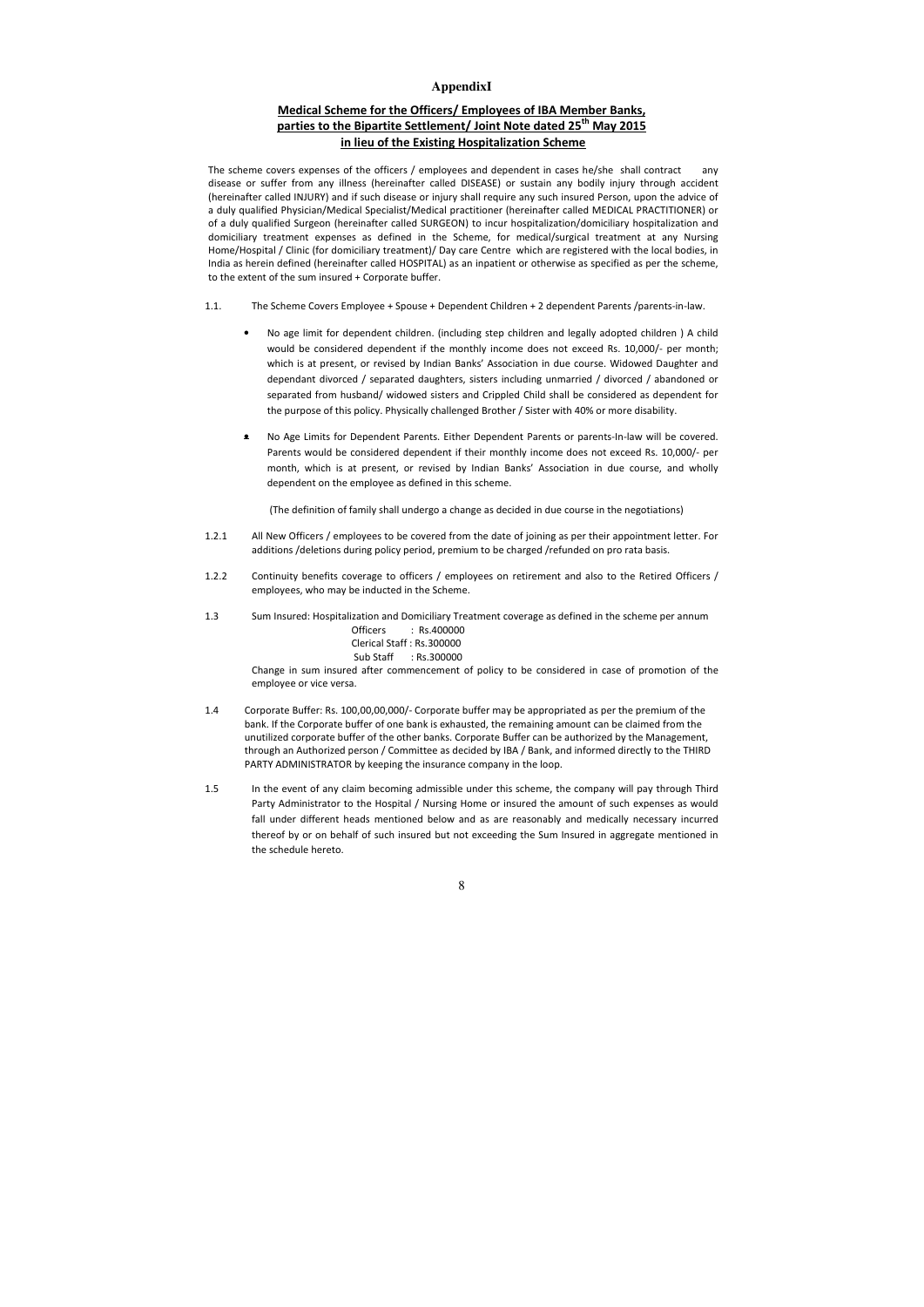- A. Room and Boarding expenses as provided by the Hospital/Nursing Home not exceeding Rs. 5000 per day or the actual amount whichever is less.
- B. Intensive Care Unit (ICU) expenses not exceeding Rs. 7500 per day or actual amount whichever is less.
- C. Surgeon, team of surgeons, Assistant surgeon, Anesthetist, Medical Practitioner, Consultants, Specialists Fees.
- D. Nursing Charges , Service Charges, IV Administration Charges, Nebulization Charges, RMO charges, Anaesthetic, Blood, Oxygen, Operation Theatre Charges, surgical appliances, OT consumables, Medicines & Drugs, Dialysis, Chemotherapy, Radiotherapy, Cost of Artificial Limbs, cost of prosthetic devices implanted during surgical procedure like pacemaker, Defibrillator,Ventilator,orthopaedic implants, Cochlear Implant, any other implant, Intra-Occular Lenses, , infra cardiac valve replacements, vascular stents, any other valvereplacement, laboratory/diagnostic tests, X-ray CT Scan, MRI, any other scan, scopies and such similar expenses that are medically necessary, or incurred during hospitalization as per the advice of the attending doctor.
- E. Hospitalization expenses (excluding cost of organ) incurred on donor in respect of organ transplant to the insured.
- 1.6 Pre and Post Hospitalization expenses payable in respect of each hospitalization shall be the actual expenses incurred subject to 30 days prior to hospitalization and 90 days after discharge.

#### 2. DEFINITIONS:

2.1 ACCIDENT: An accident is a sudden, unforeseen and involuntary event caused resulting in injury -

### 2.2

- A. "Acute condition" Acute condition is a disease, illness or injury that is likely to respond quickly to treatment which aims to return the person to his or her state of health immediately before suffering the disease/illness/injury which leads to full recovery.
- B. "Chronic condition" A chronic condition is defined as a disease, illness, or injury that has one or more of the following characteristics –
	- i. It needs ongoing or long-term monitoring through consultations, examinations, check-ups and/or tests –
	- ii. It needs ongoing or long-term control or relief of symptoms
	- iii. It requires your rehabilitation or for you to be specially trained to cope with it
	- iv. It continues indefinitely
	- v. It comes back or is likely to come back.

## 2.3 ALTERNATIVE TREATMENTS:

 Alternative Treatments are forms of treatment other than treatment "Allopathy" or "modern medicine and includes Ayurveda, unani, siddha, homeopathy and Naturopathy in the Indian Context, for Hospitalisation only and Domiciliary for treatment only under ailments mentioned under clause number 3.1 (Ref: 3.4 Alternative Therapy)

2.4 ANY ONE ILLNESS:

 Any one illness will be deemed to mean continuous period of illness and it includes relapse within 45 days from the date of last consultation with the Hospital / Nursing Home where treatment has been taken.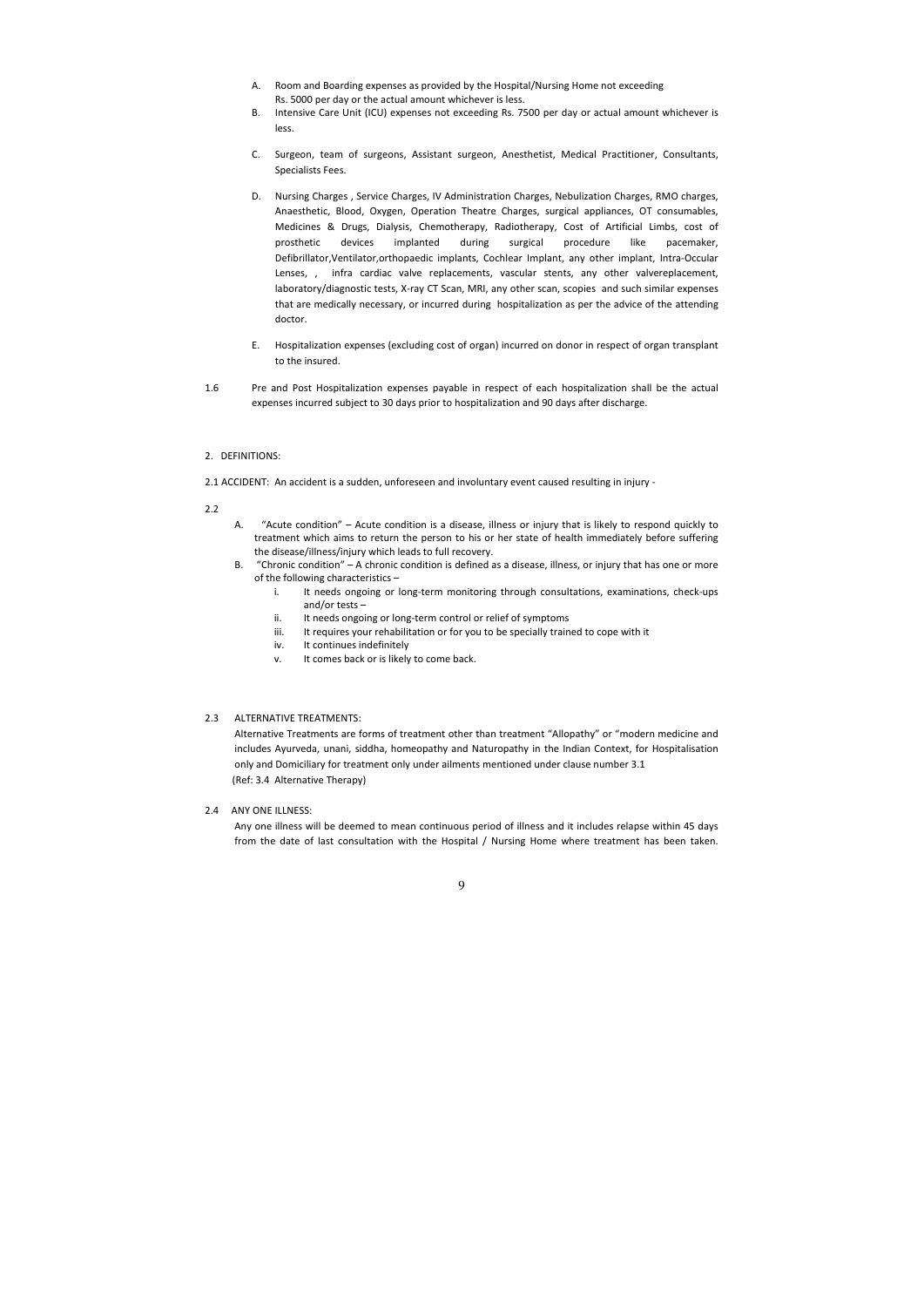Occurrence of the same illness after a lapse of 45 days as stated above will be considered as fresh illness for the purpose of this policy.

2.5 CASHLESS FACILITY:

Cashless facility "means a facility extended by the insurer to the insured where the payments, of the cost of treatment undergone by the employee and the dependent family members of the insured in accordance with the policy terms and conditions, or directly made to the network provider by the insurer to the extent pre-authorization approved.

2.6 CONGENITAL ANOMALY:

Congenital Anomaly refers to a condition(s) which is present since birth, and which is abnormal with reference to form, structure or position.

- a. Internal Congenital Anomaly which is not in the visible and accessible parts of the body
- b. External Congenital Anomaly which is in the visible and accessible parts of the body

### 2.7 CONDITION PRECEDENT:

 Condition Precedent shall mean a policy term or condition upon which the Insurer's liability under the policy is conditional upon.

2.8 CONTRIBUTION:

 The Officers / employees will not share the cost of an indemnity claim on a ratable proportion from their personal Insurance Policies.

2.9 DAYCARE CENTRE:

A day care centre means any institution established for day care treatment of illness and/ or injuries or a medical setup within a hospital and which has been registered with the local authorities, wherever applicable, and is under the supervision of a registered and qualified medical practitioner AND must comply with all minimum criteria as under;-

- has qualified nursing staff under its employment
- has all qualified medical practitioner(s) in charge
- has a fully equipped operation theatre of its own where surgical procedures are carried out.
- maintains daily records of patients and will make these accessible to the insurance companies authorised personnel.

# 2.10 DAY CARE TREATMENT:

Day care Treatment refers to medical treatment and or surgical procedure which is

- i. undertaken under general or local anesthesia in a hospital/day care Centre in less than a day because of technological advancement, and
- ii. Which would have otherwise required a hospitalisation of more than a day.

Treatment normally taken on an out patient basis is not included in the scope of this definition.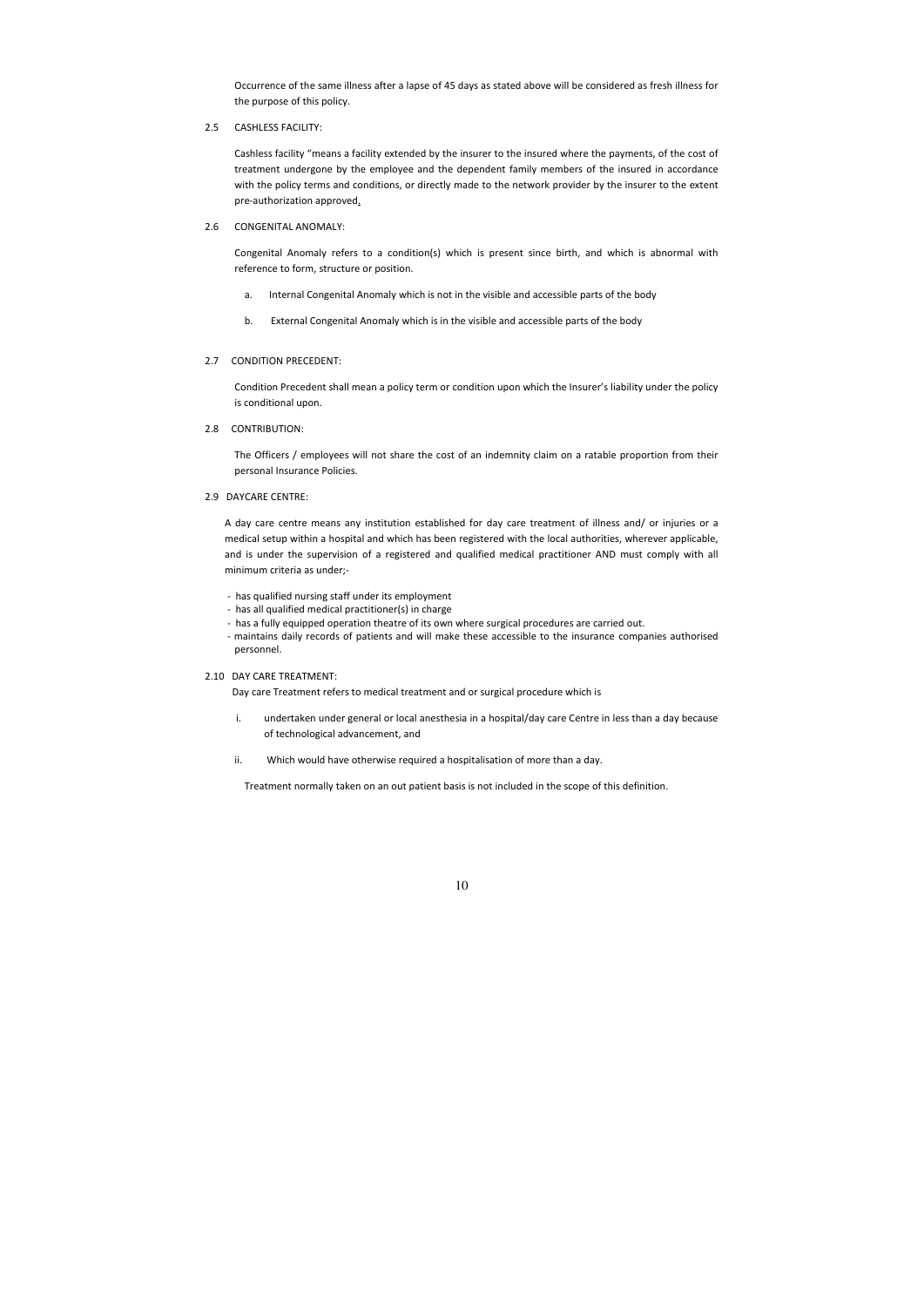# 2.11 DOMICILIARY HOSPITALIZATION:

 Domiciliary Hospitalization means medical treatment for an illness/disease/injury which in the normal course would require care and treatment at a hospital but is actually taken while confined at home under any of the following circumstances:

- a) The condition of the patient is such that he/she is not in a condition to be removed to a hospital or
- b) The patient takes treatment at home on account of non-availability of room in a hospital.

# 2.12 DOMICILIARY TREATMENT

 Treatment taken for specified diseases which may or may not require hospitalization as mentioned in the Scheme under clause Number 3.1

### 2.13 HOSPITAL / NURSING HOME:

A Hospital means any institution established for in-patient care and day care treatment of illness and/or injuries and which has been registered as a Hospital with the local authorities under the Clinical establishments (Registration and Regulation) Act, 2010 or under the enactments specified under the Schedule of Section 56(1) of the said Act OR complies with all minimum criteria as under

- Has qualified nursing staff under its employment round the clock.
- Has at least 10 in-patient beds in towns having a population of less than 10 lacs and at least 15 inpatient beds in all other places;
- Has qualified medical practitioner(s) in charge round the clock;
- Has a fully equipped Operation Theatre of its own where surgical procedures are carried out;
- Maintains daily records of patients and makes these accessible to the insurance company's authorized personnel.

The term ' Hospital / Nursing Home ' shall not include an establishment which is a place of rest, a place for the aged, a place for drug-addicts or place for alcoholics, a hotel or a similar place.

This clause will however be relaxed in areas where it is difficult to find such hospitals.

#### 2.14 HOSPITALIZATION:

Hospitalization means admission in a Hospital/Nursing Home for a minimum period of 24 consecutive hours of inpatient care except for specified procedures/treatments, where such admission could be for a period of less than a day, as mentioned in clauses 2.9 and 2.10

2.15 ID CARD:

 ID Card means the identity card issued to the insured person by the THIRD PARTY ADMINISTRATOR to avail cashless facility in network hospitals.

2.16 ILLNESS:

 Illness means a sickness or a disease or pathological condition leading to the impairment of normal physiological function which manifests itself during the policy period and requires medical treatment.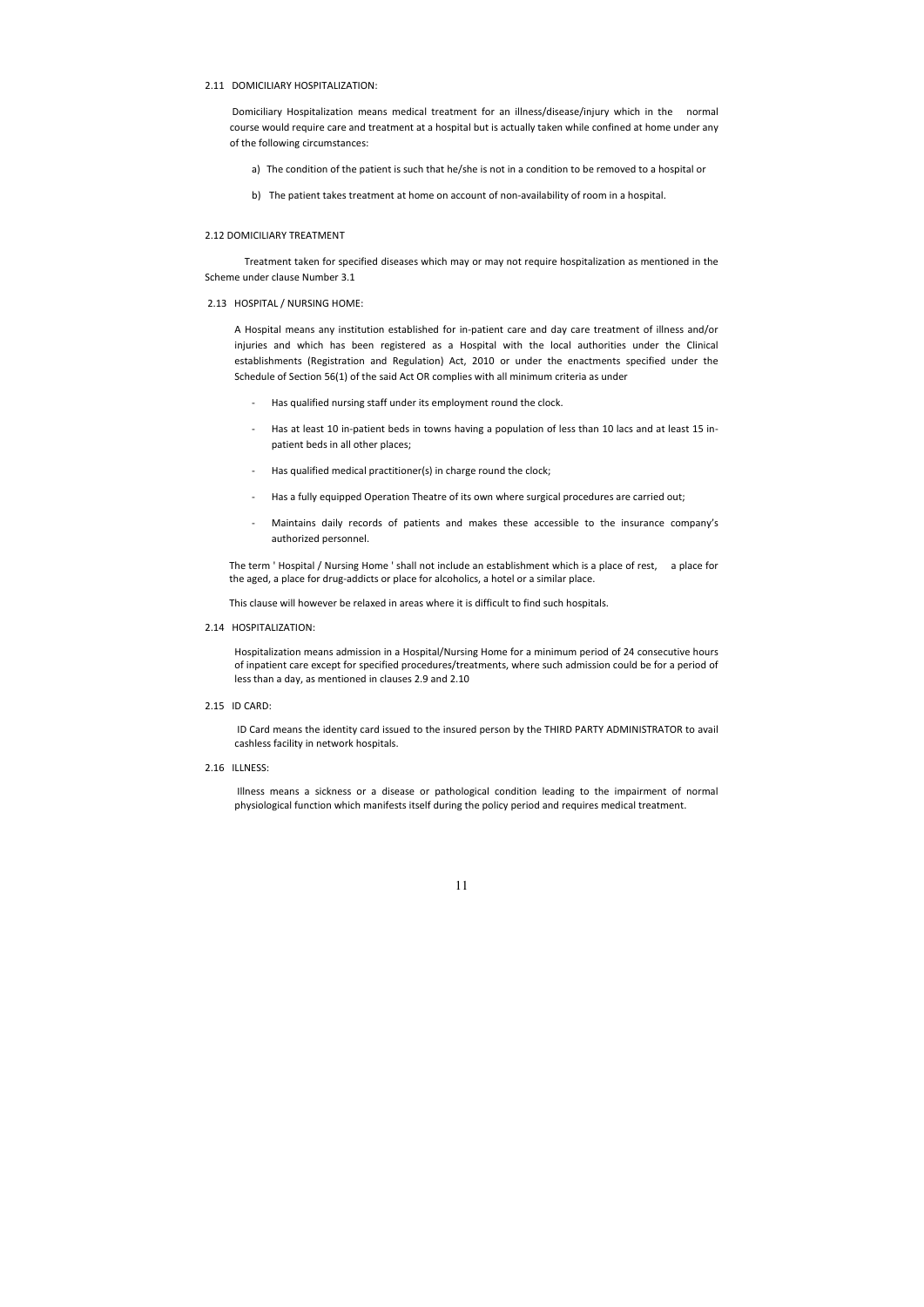# 2.17 INJURY:

Injury means accidental physical bodily harm excluding illness or disease which is verified and certified by a medical practitioner.

However all types of Hospitalization is covered under the Scheme.

2.18 IN PATIENT CARE:

In Patient Care means treatment for which the insured person has to stay in a hospital for more than a day for a covered event.

### 2.19 INTENSIVE CARE UNIT:

Intensive Care Unit means an identified section, ward or wing of a Hospital which is under the constant supervision of a dedicated medical practitioner(s) and which is specially equipped for the continuous monitoring and treatment of patients who are in a critical condition, or require life support facilities and where the level of care and supervision is considerably more sophisticated and intensive than in the ordinary and other wards.

#### 2.20 MATERNITY EXPENSES:

Maternity expenses/treatment shall include:

a) Medical treatment expenses traceable to childbirth (including complicated deliveries and caesarean sections incurred during hospitalization).

b) Expenses towards medical termination of pregnancy during the policy period.

c) Complications on Maternity would be covered up to the Sum Insured plus the Corporate Buffer.

# 2.21 MEDICAL ADVICE:

 Any consultation or advice from a medical practitioner/doctor including the issue of any prescription or repeat prescription.

### 2.22 MEDICAL EXPENSES:

 Medical Expenses means those expenses that an insured person has necessarily and actually incurred for medical treatment on account of illness or accident on the advice of a medical practitioner, as long as these are no more than would have been payable if the insured person had not been insured.

#### 2.23 MEDICALLY NECESSARY:

Medically necessary treatment is defined as any treatment, test, medication or stay in hospital or part of a stay in a hospital which

- is required for the medical management of the illness or injury suffered by the insured;
- must not exceed the level of care necessary to provide safe, adequate and appropriate medical care in scope, duration or intensity;
- must have been prescribed by a medical practitioner;
- must confirm to the professional standards widely accepted in international medical practice or by the medical community in India.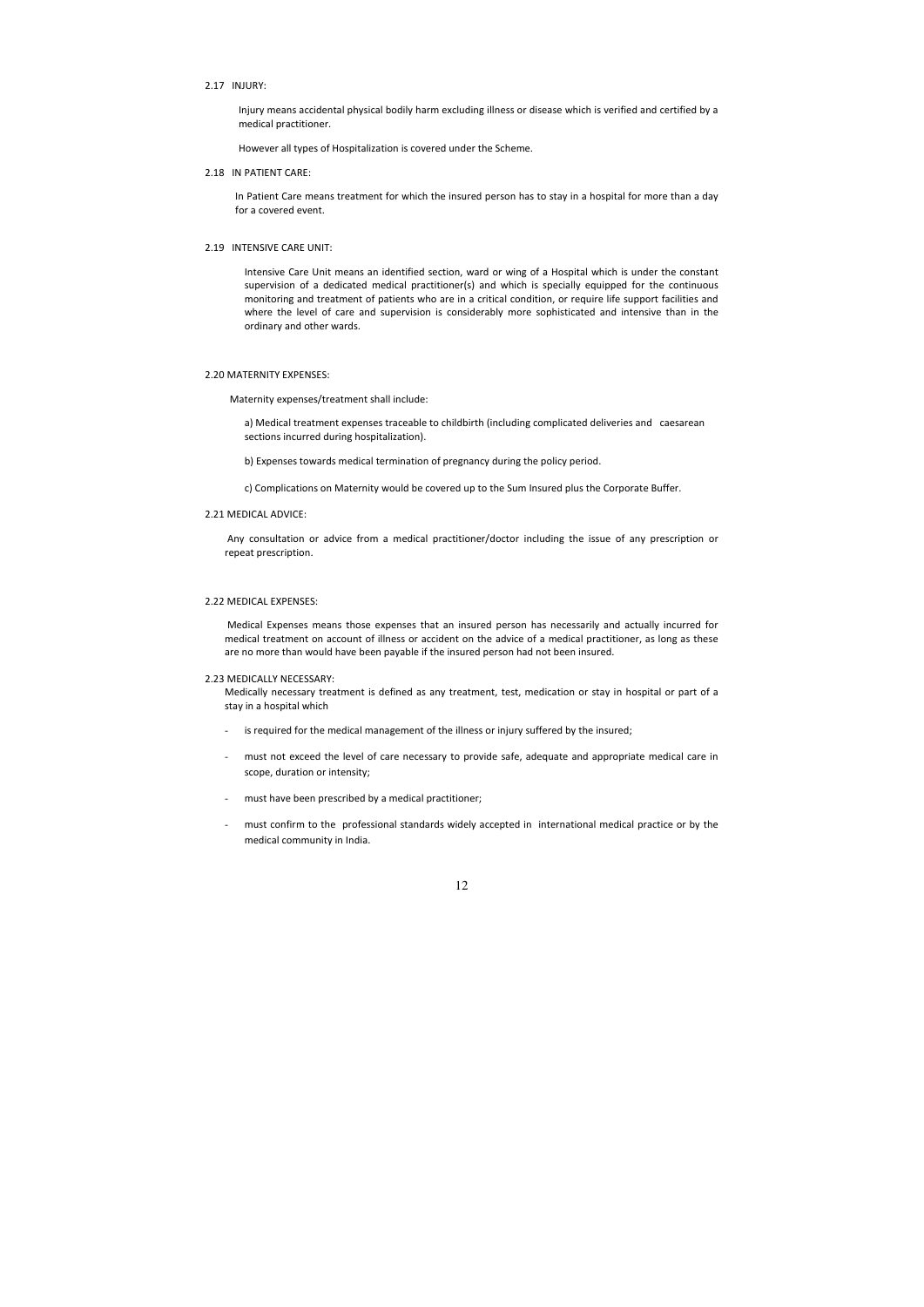# 2.24 MEDICAL PRACTITIONER:

 Medical Practitioner is a person who holds a valid registration from the Medical Council of any State or Medical Council of India or Council for Indian Medicine or the homeopathy set up by the Government of India or a State Government and is thereby entitled to practice medicine within its jurisdiction; and is acting within the scope and jurisdiction of his license. The term medical practitioner would include physician, specialist and surgeon.

(The Registered practitioner should not be the insured or close family members such as parents, parents-inlaw, spouse and children.)

### 2.25 NETWORK PROVIDER:

 Network Provider means hospitals or health care providers enlisted by an insurer or by a Third Party Administrator and insurer together to provide medical services to an insured on payment by a cashless facility.

The list of network hospitals is maintained by and available with the THIRD PARTY ADMINISTRATOR and the same is subject to amendment from time to time.

#### 2.26 NEW BORN BABY:

 A new born baby means baby born during the Policy Period aged between one day and 90 days, both days inclusive.

#### 2.27 NON NETWORK :

Any hospital, day care Centre or other provider that is not part of the network.

### 2.28 NOTIFICATION OF CLAIM

Notification of claim is the process of notifying a claim to the Bank, insurer or Third Party Administrator as well as the address/telephone number to which it should be notified.

### 2.29 OPD TREATMENT:

OPD Treatment is one in which the insured visits a clinic/hospital or associated facility like a consultation room for diagnosis and treatment based on the advice of a medical practitioner. The insured is not admitted as a day care or in-patient.

# 2.30 PRE-EXISTING DISEASE:

 Pre Existing Disease is any condition, ailment or injury or related condition(s) for which you had signs or symptoms, and/or were diagnosed, and/or received medical advice/treatment, prior to the first policy issued by the insurer.

#### 2.31 PRE – HOSPITALISATION MEDICAL EXPENSES:

Medical expenses incurred immediately 30 days before the insured person is hospitalized will be considered as part of a claim as mentioned under Item 1.2 above provided that;

i. such medical expenses are incurred for the same condition for which the insured person's hospitalization was required and

ii. the inpatient hospitalization claim for such hospitalization is admissible by the insurance company.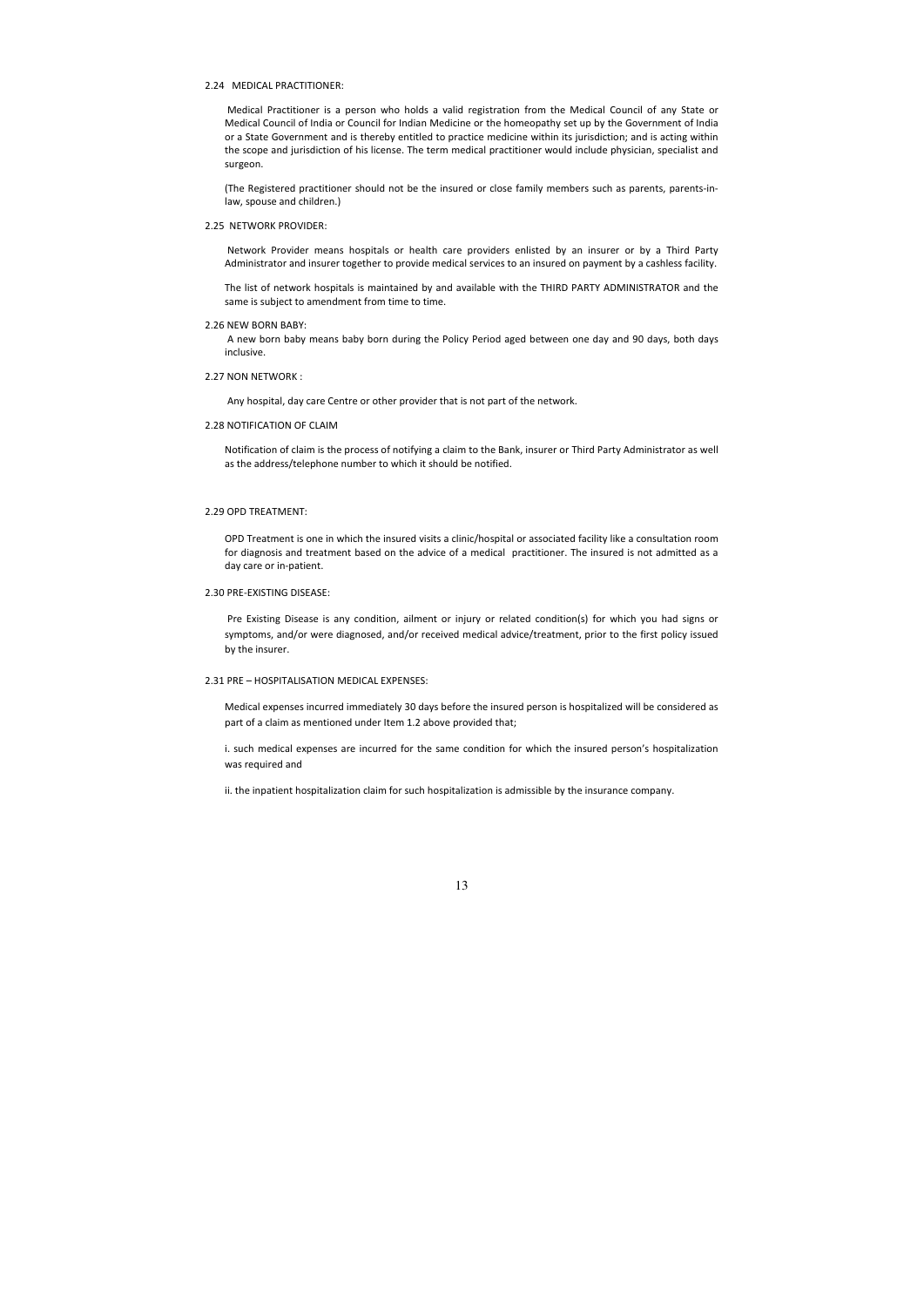# 2.32 POST HOSPITALISATION MEDICAL EXPENSES:

Relevant medical expenses incurred immediately 90 days after the Insured person is discharged from the hospital provided that;

- a. Such Medical expenses are incurred for the same condition for which the Insured Person's Hospitalization was required; and
- b. The In-patient Hospitalization claim for such Hospitalization is admissible by the Insurance Company.

## 2.33 QUALIFIED NURSE:

Qualified Nurse is a person who holds a valid registration from the Nursing Council of India or the Nursing Council of any state in India and/or who is employed on recommendation of the attending medical practitioner.

# 2.34 REASONABLE AND CUSTOMARY CHARGES:

Reasonable Charges means the charges for services or supplies, which are the standard charges for the specific provider and consistent with the prevailing charges in the geographical area for identical or similar services, taking into account the nature of the illness/injury involved.

### 2.35 ROOM RENT:

Room Rent shall mean the amount charged by the hospital for the occupancy of a bed on per day basis.

2.36 SUBROGATION:

Subrogation shall mean the right of the insurer to assume the rights of the insured person to recover expenses paid out under the policy that may be recovered from any other source. It shall exclude the medical / accident policies obtained by the insured person separately.

2.37 SURGERY:

Surgery or surgical procedure means manual and/or operative procedure(s) required for treatment of an illness or injury, correction of deformities and defects, diagnosis and cure of diseases, relief of suffering or prolongation of life, performed in a hospital or day care Centre by a medical practitioner.

2.38 Third Party Administrator

Third Party Administrator means a Third Party Administrator who holds a valid License from Insurance Regulatory and Development Authority to act as a THIRD PARTY ADMINISTRATOR and is engaged by the Company for the provision of health services as specified in the agreement between the Company and Third Party Administrator.

#### 2.39 UNPROVEN/EXPERIMENTAL TREATMENT:

 Unproven/Experimental treatment is treatment, including drug Experimental therapy, which is not based on established medical practice in India.

### 3. COVERAGES:

3.1 Domiciliary Hospitalization / Domiciliary Treatment : Medical expenses incurred in case of the following diseases which need Domiciliary Hospitalization /domiciliary treatment as may be certified by the attending medical practitioner and / or bank's 'medical officer shall be deemed as hospitalization expenses and reimbursed to the extent of 100%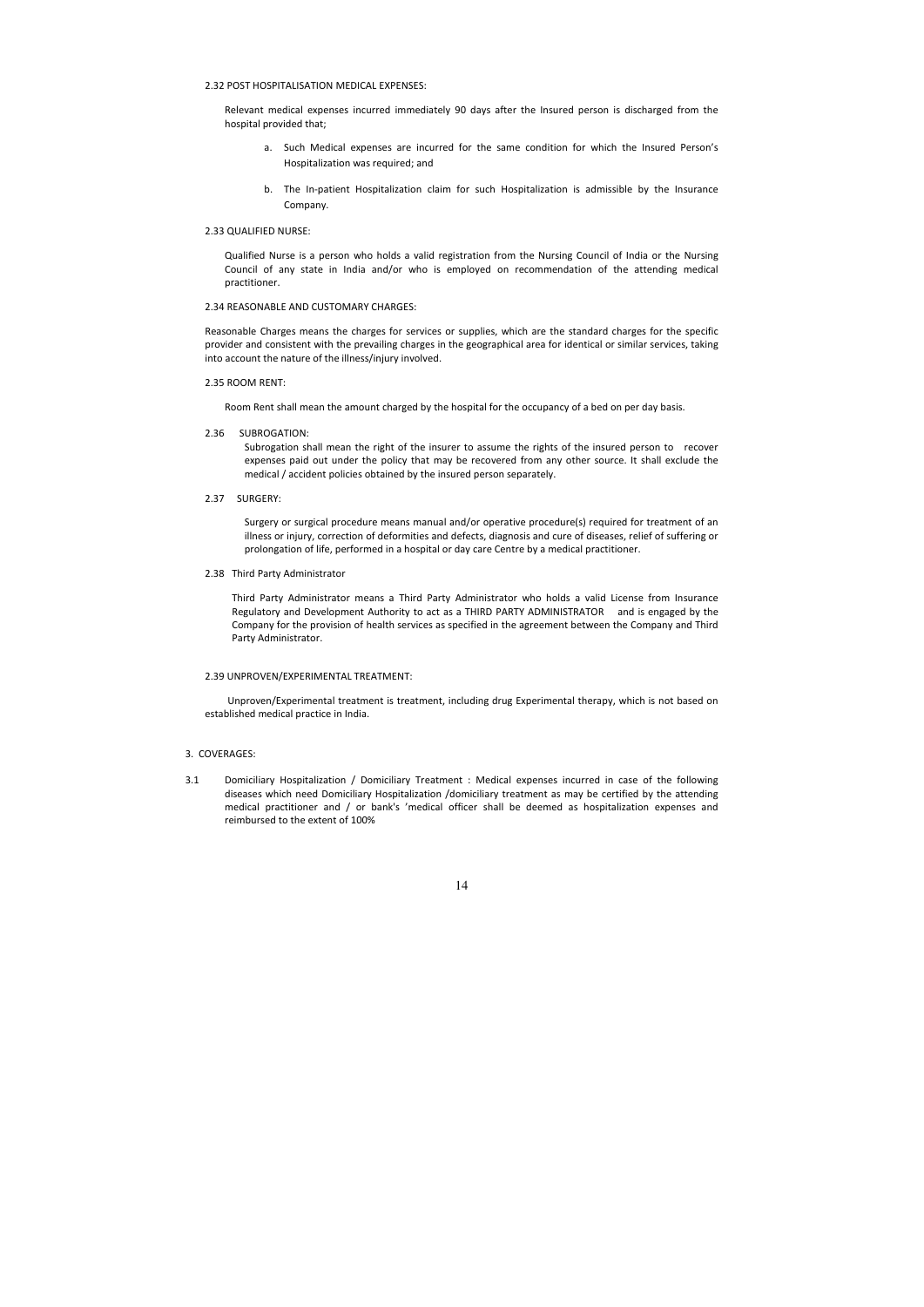Cancer , Leukemia, Thalassemia, Tuberculosis, Paralysis, Cardiac Ailments , Pleurisy , Leprosy, Kidney Ailment , All Seizure disorders, Parkinson's diseases, Psychiatric disorder including schizophrenia and psychotherapy , Diabetes and its complications, hypertension, Hepatitis -B , Hepatitis - C, Hemophilia, Myasthenia gravis, Wilson's disease, Ulcerative Colitis , Epidermolysisbullosa, Venous Thrombosis(not caused by smoking) Aplastic Anaemia, Psoriasis, Third Degree burns, Arthritis , Hypothyroidism , Hyperthyroidism expenses incurred on radiotherapy and chemotherapy in the treatment of cancer and leukemia, Glaucoma, Tumor, Diptheria, Malaria, Non-Alcoholic Cirrhosis of Liver, Purpura, Typhoid, Accidents of Serious Nature , Cerebral Palsy, , Polio, All Strokes Leading to Paralysis, Haemorrhages caused by accidents, All animal/reptile/insect bite or sting , chronic pancreatitis, Immuno suppressants, multiple sclerosis / motorneuron disease, status asthamaticus,sequalea of meningitis, osteoporosis, muscular dystrophies, sleep apnea syndrome(not related to obesity), any organ related (chronic) condition, sickle cell disease, systemic lupus erythematous (SLE), any connective tissue disorder, varicose veins, thrombo embolism venous thrombosis/venous thrombo embolism (VTE)], growth disorders, Graves' disease, Chronic obstructive Pulmonary Disease, Chronic Bronchitis, Asthma, Physiotherapy and swine flu shall be considered for reimbursement under domiciliary treatment.

The cost of Medicines, Investigations, and consultations,etc.in respect of domiciliary treatment shall be reimbursed for the period stated by the specialist and / or the attending doctor and / or the bank's medical officer, in Prescription. If no period stated, the prescription for the purpose of reimbursement shall be valid for a period not exceeding 90 days.

- 3.2 Critical Illness : To be provided to the employee only subject to a sum insured of Rs. 1,00,000/- . Cover starts on inception of the policy. In case an employee contracts a Critical Illness as listed below, the total sum insured of Rs.1,00,000/- is paid, as a benefit. This benefit is provided on first detection/diagnosis of the Critical Illness.
	- Cancer including Leukemia
	- **Stroke**
	- **Paralysis**
	- By Pass Surgery
	- Major Organ Transplant
	- End Stage Liver Disease
	- Heart Attack
	- Kidney Failure
	- Heart Valve Replacement Surgery

Hospitalization is not required to claim this benefit. Further the Employee can claim the cost of hospitalization on the same from the Group Mediclaim Policy as cashless / reimbursement of expenses for the treatment taken by him.

3.3 Expenses on Hospitalization for minimum period of a day are admissible. However, this time limit is not applied to specific treatments, such as

|   | Adenoidectomy                     | 20 | Haemo dialysis                           |
|---|-----------------------------------|----|------------------------------------------|
|   | Appendectomy                      | 21 | Fissurectomy / Fistulectomy              |
|   | Ascitic / Plueral tapping         | 22 | Mastoidectomy                            |
| 4 | Auroplasty not Cosmetic in nature | 23 | Hydrocele                                |
|   | Coronary angiography / Renal      | 24 | Hysterectomy                             |
| 6 | Coronary angioplasty              | 25 | Inguinal/ventral/umbilica/femoral hernia |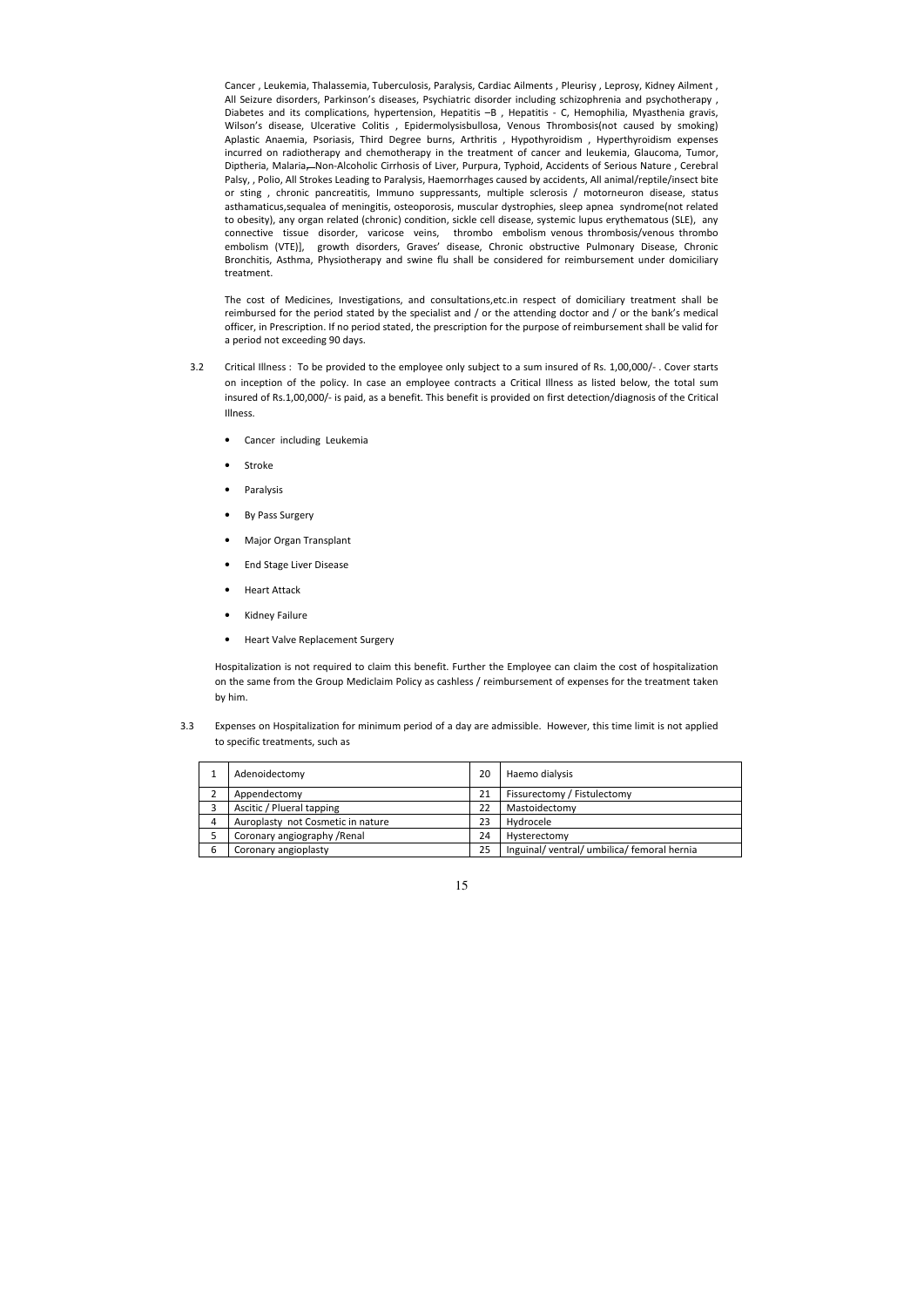|    | Dental surgery                                                                                                                                                                                                                                     | 26 | Parenteral chemotherapy         |
|----|----------------------------------------------------------------------------------------------------------------------------------------------------------------------------------------------------------------------------------------------------|----|---------------------------------|
| 8  | D&C                                                                                                                                                                                                                                                | 27 | Polypectomy                     |
| 9  | Excision of cyst/ granuloma/lump/tumor                                                                                                                                                                                                             |    |                                 |
| 10 | Eye surgery                                                                                                                                                                                                                                        | 28 | Septoplasty                     |
| 11 | Fracture including hairline fracture /dislocation                                                                                                                                                                                                  | 29 | Piles/ fistula                  |
| 12 | Radiotherapy                                                                                                                                                                                                                                       | 30 | Prostate surgeries              |
| 13 | Chemotherapy including parental chemotherapy                                                                                                                                                                                                       | 31 | Sinusitis surgeries             |
| 14 | Lithotripsy                                                                                                                                                                                                                                        | 32 | Tonsillectomy                   |
| 15 | Incision and drainage of abscess                                                                                                                                                                                                                   | 33 | Liver aspiration                |
| 16 | Varicocelectomy                                                                                                                                                                                                                                    | 34 | Sclerotherapy                   |
| 17 | Wound suturing                                                                                                                                                                                                                                     | 35 | Varicose Vein Ligation          |
| 18 | <b>FESS</b>                                                                                                                                                                                                                                        | 36 | All scopies along with biopsies |
| 19 | Operations/Micro surgical operations on the nose,<br>middle ear/internal ear, tongue, mouth, face,<br>tonsils & adenoids, salivary glands & salivary ducts,<br>breast, skin & subcutaneous tissues, digestive<br>tract, female/male sexual organs. | 37 | Lumbar puncture                 |

This condition will also not apply in case of stay in hospital of less than a day provided –

 a. The treatment is undertaken under General or Local Anesthesia in a hospital / day care Centre in less than a day because of technological advancement and

- b. Which would have otherwise required hospitalization of more than a day.
- 3.4 Alternative Therapy : Reimbursement of Expenses for hospitalization or domiciliary treatment (under clause 3.1) under the recognized system of medicines , viz, Ayurvedic ,Unani, Sidha, Homeopathy , Naturopathy , if such treatment is taken in a clinic /hospital registered, by the central and state government .

#### 3.5 MATERNITY EXPENSES BENEFIT EXTENSION

The hospitalization expenses in respect of the new born child can be covered within the Mother's Maternity expenses. The maximum benefit allowable under this clause will be up to Rs. 50000/- for Normal Delivery andRs. 75,000/- for Caesarean Section.

Special conditions applicable to Maternity expenses Benefit Extension:

- I. 9 months waiting period under maternity benefit will be waived from the policy.
- II. Pre-natal & post natal charges in respect of maternity benefit are covered under the policy up to 30 days and 60 days only, unless the same requires hospitalization.
- III. Missed Abortions , Miscarriage or abortions induced by accidents are covered under the limit of Maternity
- IV. Complications in Maternity including operations for extra uterine pregnancy ectopic pregnancy would be covered up to the Sum Insured + Corporate Buffer
- V. Expenses incurred for Medical Termination of Pregnancy
- VI. Claim in respect of delivery to be given irrespective of the number of children
- 3.6 Baby Day one Cover: New born baby is covered from day one. All expenses incurred on the new born baby during maternity will be covered in addition to the maternity limit up to Rs, 20000/-.

However if the baby contacts any illness the same shall be considered in the Sum Insured + Corporate buffer. Baby to be taken as an additional member within the normal family floater.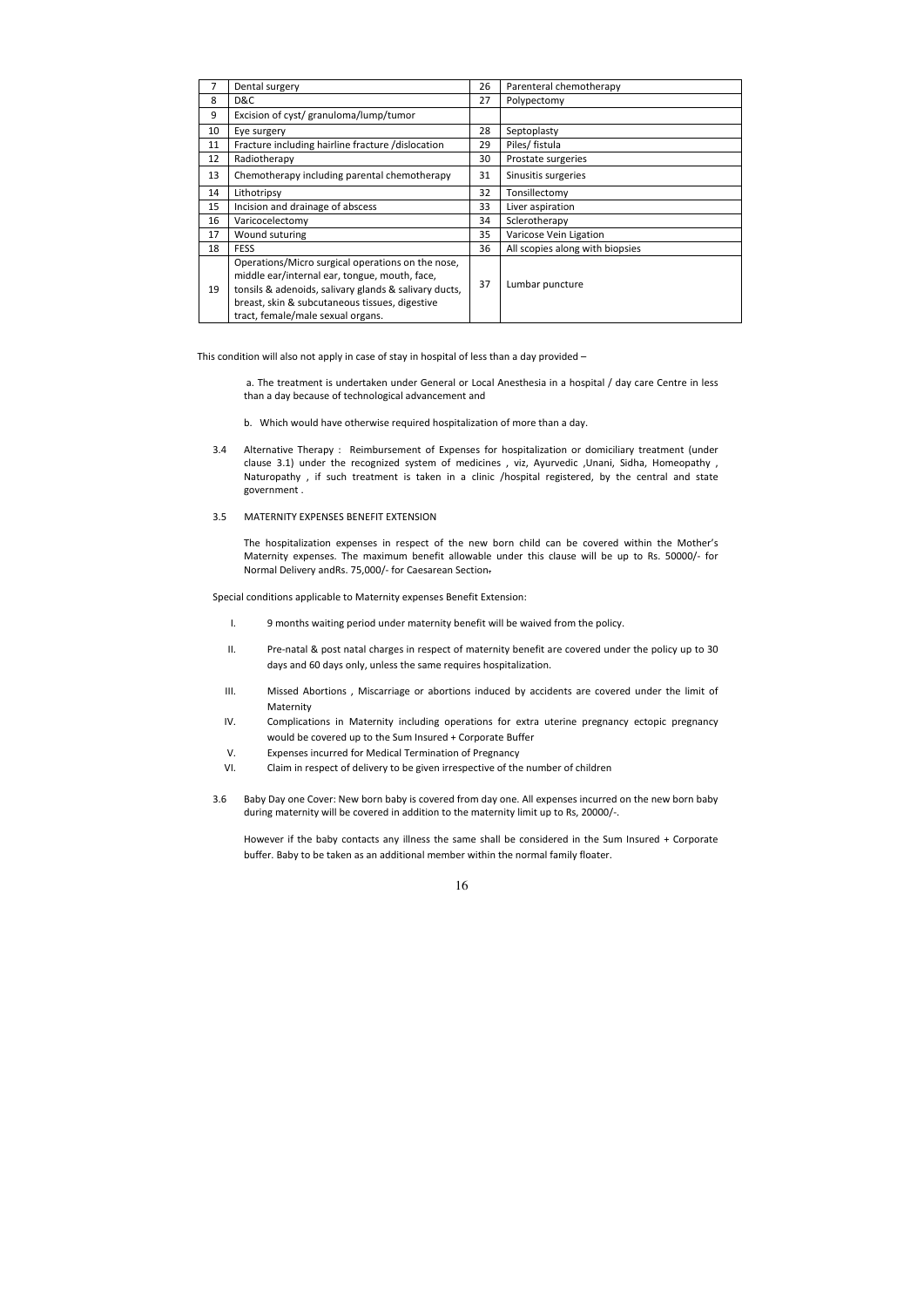- 3.7 Ambulance Charges: Ambulance charges are payable up to Rs 2500/- per trip to hospital and / or transfer to another hospital or transfer from hospital to home if medically advised. Taxi and Auto expenses in actual maximum up to Rs750/- per trip. Ambulance charges actually incurred on transfer from one center to another center due to Non availability of medical services/ medical complication shall be payable in full.
- 3.8 Pre- Existing Diseases / Ailments: Pre-existing diseases are covered under the scheme.
- 3.9 Congenital Anomalies: Expenses for Treatment of Congenital Internal / External diseases, defects/ anomalies are covered under the policy
- 3.10 Psychiatric diseases: Expenses for treatment of psychiatric and psychosomatic diseases be payable with or without hospitalization.
- 3.11 Advanced Medical Treatment: All new kinds of approved advanced medical procedures for e.g. laser surgery, stem cell therapy for treatment of a disease is payable on hospitalization /day care surgery.
- 3.12 Treatment taken for Accidents can be payable even on OPD basis in Hospital up to Sum Insured.
- 3.13 Taxes and other Charges : All Taxes , Surcharges , Service Charges , Registration charges , Admission Charges , Nursing , and Administration charges to be payable.

Charges for diapers and sanitary pads are payable if necessary as part of the treatment Charges for Hiring a nurse / attendant during hospitalization will be payable only in case of recommendation from the treating doctor in case ICU / CCU, Neo natal nursing care or any other case where the patient is critical and requiring special care.

- 3.14 Treatment for Genetic Disorder and stem cell therapy is covered under the scheme.
- 3.15 Treatment for Age related Macular Degeneration (ARMD), treatment such as Rotational Field Quantum magnetic Resonance (RFQMR), Enhanced External Counter Pulsation (EECP), etc. are covered under the scheme. Treatment for all neurological/ macular degenerative disorders shall be covered under the scheme.
- 3.16 Rental Charges for External and or durable Medical equipment of any kind used for diagnosis and or treatment including CPAP, CAPD, Bi-PAP, Infusion pump etc. will be covered under the scheme. However purchase of the above equipment to be subsequently used at home in exceptional cases on medical advice shall be covered.
- 3.17 Ambulatory devices i.e., walker, crutches, Belts, Collars, Caps, Splints, Slings, Braces, Stockings, elastocrepe bandages, external orthopaedic pads, sub cutaneous insulin pump, Diabetic foot wear, Glucometer (including Glucose Test Strips)/ Nebulizer/ prosthetic devise/ Thermometer, alpha / water bed and similar related items etc., will be covered under the scheme.
- 3.18 Physiotherapy charges: Physiotherapy charges shall be covered for the period specified by the Medical Practitioner even if taken at home.

All claims admitted in respect of any/all insured person/s during the period of insurance shall not exceed the Sum Insured stated in the schedule and Corporate Buffer if allocated.

4. EXCLUSIONS:

The company shall not be liable to make any payment under this policy in respect of any expenses whatsoever incurred by any Insured Person in connection with or in respect of: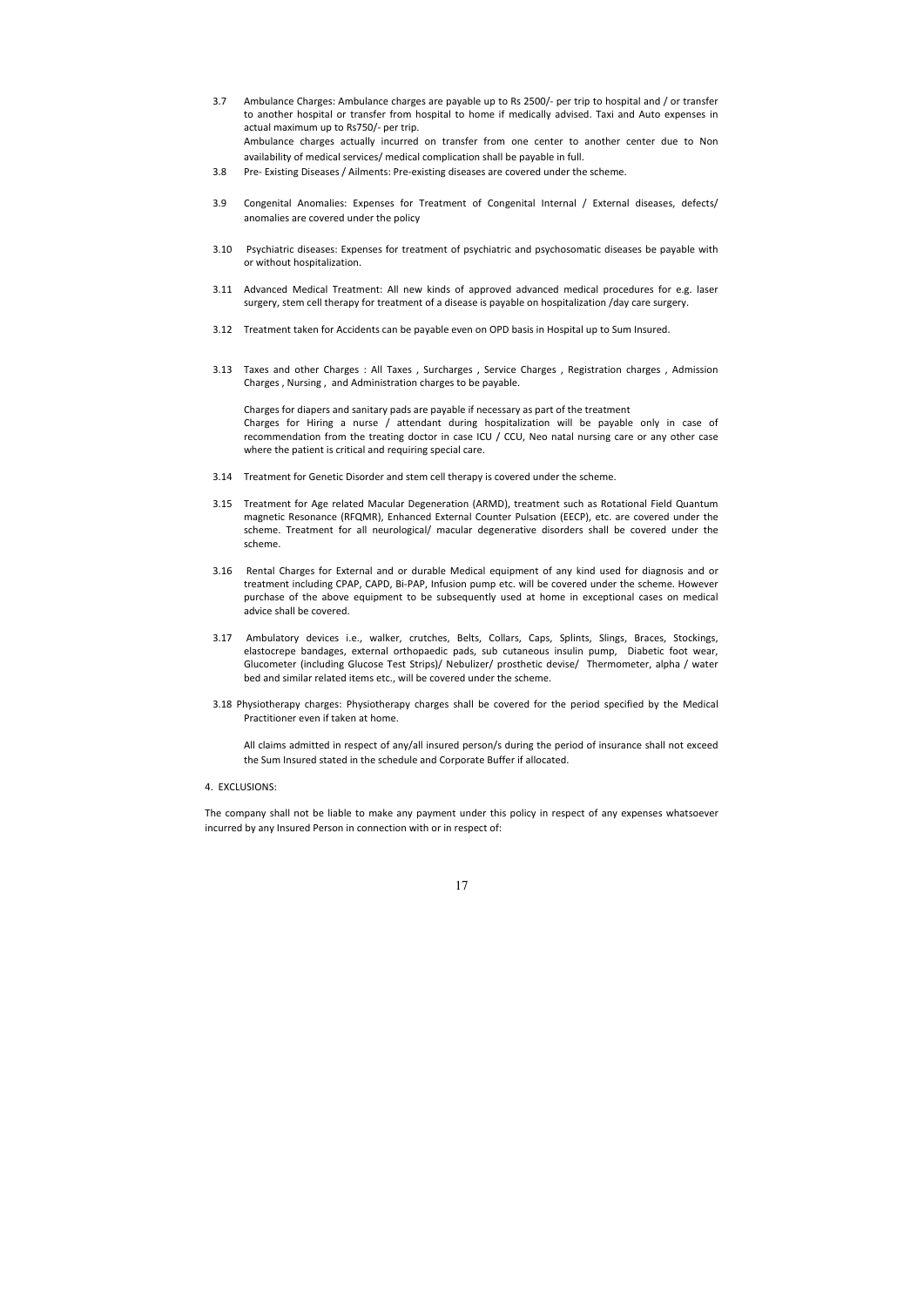- 4.1 Injury / disease directly or indirectly caused by or arising from or attributable to War, invasion, Act of Foreign enemy, War like operations (whether war be declared or not).
- 4.2 a. Circumcision unless necessary for treatment of a disease not excluded hereunder or as may be necessitated due to an accident.

b. Vaccination or inoculation.

c. Change of life or cosmetic or aesthetic treatment of any description is not covered.

d. Plastic surgery other than as may be necessitated due to an accident or as part of any illness.

- 4.3 Cost of spectacles and contact lenses, hearing aids. Other than Intra-Ocular Lenses and Cochlear Implant.
- 4.4 Dental treatment or surgery of any kind which are done in a dental clinic and those that are cosmetic in nature.
- 4.5 Convalescence, rest cure, Obesity treatment and its complications including morbid obesity, , treatment relating disorders, Venereal disease, intentional self-injury and use of intoxication drugs / alcohol.
- 4.6 All expenses arising out of any condition directly or indirectly caused to or associated with Human T-Cell Lymphotropic Virus Type III (HTLB - III) or lymphadinopathy Associated Virus (LAV) or the Mutants Derivative or Variation Deficiency Syndrome or any syndrome or condition of a similar kind commonly referred to as AIDS.
- 4.7 Charges incurred at Hospital or Nursing Home primarily for diagnosis x-ray or Laboratory examinations or other diagnostic studies not consistent with or incidental to the diagnosis and treatment of positive existence of presence of any ailment, sickness or injury, for which confinement is required at a Hospital / Nursing Home, unless recommended by the attending doctor.
- 4.8 Expenses on vitamins and tonics unless forming part of treatment for injury or diseases as certified by the attending physician
- 4.9 Injury or Disease directly or indirectly caused by or contributed to by nuclear weapon / materials.
- 4.10 All non-medical expenses including convenience items for personal comfort such as charges for telephone, television, barber or beauty services, diet charges, baby food, cosmetics, tissue paper, diapers, sanitary pads, toiletry items and similar incidental expenses, unless and otherwise they are necessitated during the course of treatment.
- 5. CONDITIONS:
- 5.1 Contract: the proposal form, declaration, and the policy issued shall constitute the complete contract of insurance.
- 5.2 Every notice or communication regarding hospitalization or claim to be given or made under this Policy shall be communicated to theoffice of the Bank, dealing with Medical Claims, and/or the THIRD PARTY ADMINISTRATOR office as shown in the Schedule. Other matters relating to the policy may be communicated to the policy issuing office.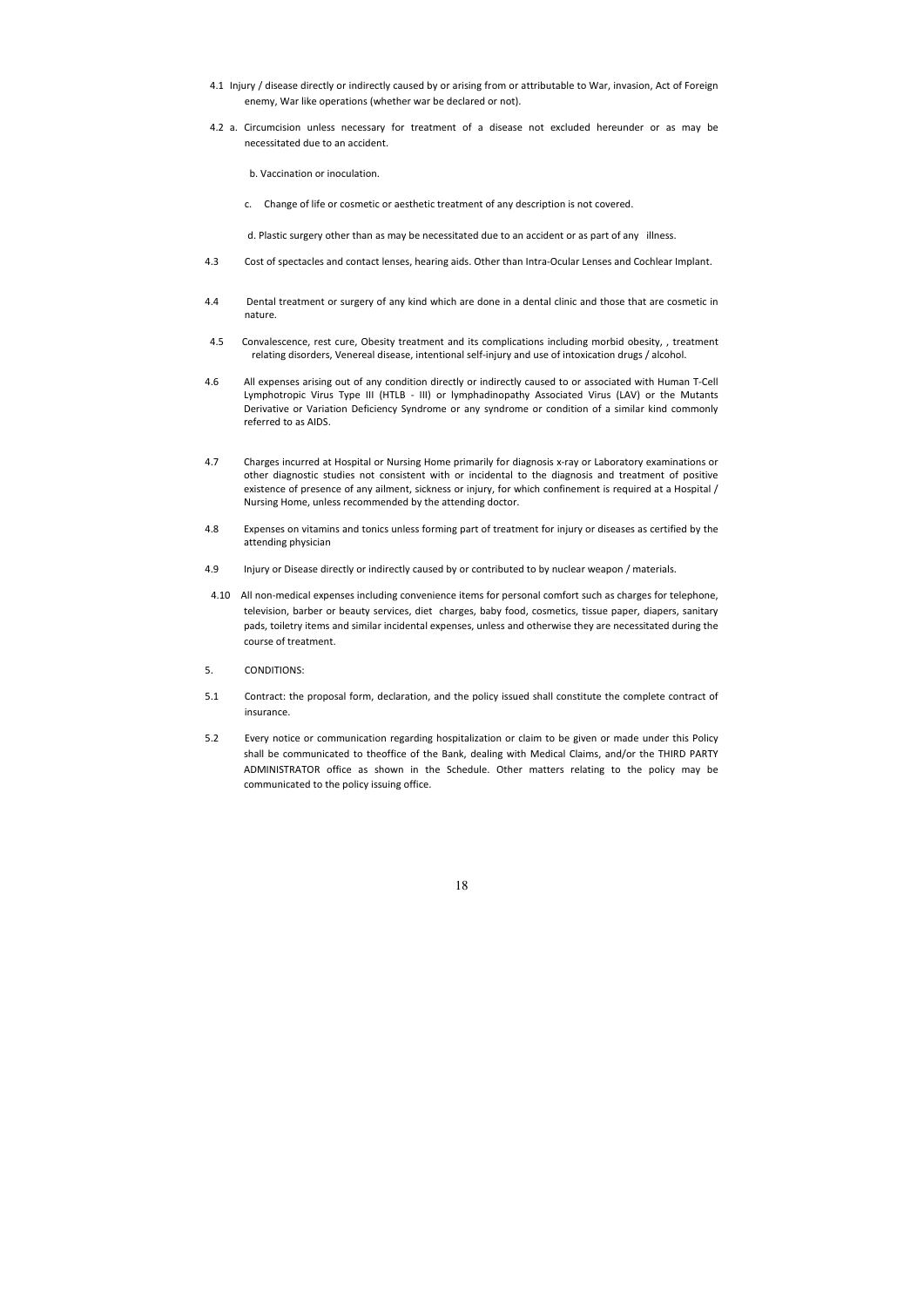- 5.3 The premium payable under this Policy shall be paid in advance. No receipt for Premium shall be valid except on the official form of the company signed by a duly authorized official of the company. The due payment of premium and the observance and fulfillment of the terms, provisions, conditions and endorsements of this Policy by the Insured Person in so far as they relate to anything to be done or complied with by the Insured Person shall be a condition precedent to any liability of the Company to make any payment under this Policy. No waiver of any terms, provisions, conditions and endorsements of this policy shall be valid unless made in writing and signed by an authorised official of the Company.
- 5.4 Notice of Communication: Upon the happening of any event which may give rise to a claim under this Policy notice with full particulars shall be sent to the Bank or Regional Office or THIRD PARTY ADMINISTRATOR named in the schedule at the earliest in case of emergency hospitalization within 7 days from the time of Hospitalisation/Domiciliary Hospitalisation .
- 5.5 All supporting documents relating to the claim must be filed with the office of the Bank dealing with the claims or THIRD PARTY ADMINISTRATOR within 30 days from the date of discharge from the hospital. In case of post-hospitalisation, treatment (limited to 90 days), (as mentioned in para 2.32) all claim documents should be submitted within 30 days after completion of such treatment.
- Note: Waiver of these Conditions 5.4 and 5.5 may be considered in extreme cases of hardship where it is proved to the satisfaction of the Bank that under the circumstances in which the insured was placed it was not possible for him or any other person to give such notice or deliberate or file claim within the prescribed time-limit. The same would be waived by the TPA without reference to the Insurance Company.
- 5.5.1 The Insured Person shall obtain and furnish to the office of the Bank dealing with the claims/ THIRD PARTY ADMINISTRATOR with all original bills, receipts and other documents upon which a claim is based and shall also give such additional information and assistance as the Bank through the THIRD PARTY ADMINISTRATOR/Company may require in dealing with the claim.
- 5.5.2 Any medical practitioner authorised by the Bank / Third Party Administrator / shall be allowed to examine the Insured Person in case of any alleged injury or disease leading to Hospitalisation, if so required.
- 5.6 The Company shall not be liable to make any payment under this policy in respect of any claim if such claim be in any manner fraudulent or supported by any fraudulent means or device whether by the Insured Person or by any other person acting on his behalf.
- 5.7 DISCLOSURE TO INFORMATION NORM

 The claim shall be rejected in the event of misrepresentation, mis-description or non-disclosure of any material fact.

- 5.8 Claims will be managed through the same Office of the Bank from where it is managed at present. The Insurance Companies third party administrator will be setting up a help desk at that office and supporting the bank in clearing all the claims on real time basis.
- 5.9 In case of rejection of claims it would go through a Committee set up of the Bank,Third Party Administrator and United India Insurance Co Ltd. Unless rejected by the committee in real time the claim should not be rejected.
- 5.10 There would be a continuity of this Scheme / benefits to the Retiring Officers / employees and their family and also to the Retired Officers / employees and their family.

 $\overline{\phantom{a}}$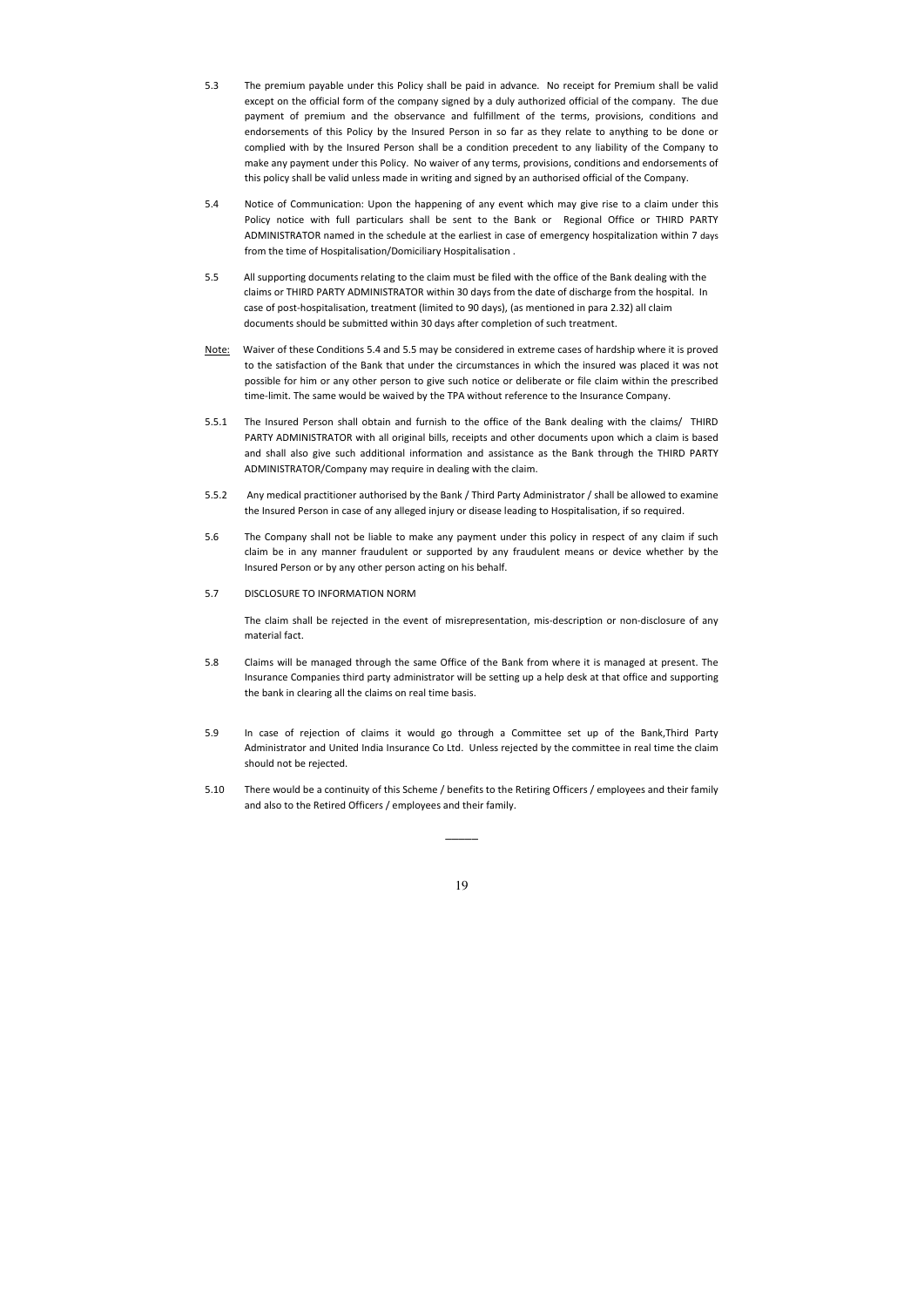# **Mapping the underwriting, process, servicing and claims for the Medical Scheme of the Officers / employees and their family members of Indian Banks' Association Member Banks**

- 1. The policy will be issued in the name of Indian Banks' Association Member Banks and the list of the member banks would be mentioned giving the data of the officers / employees bifurcated into:
	- a) Officers with the data of their dependent family members.
	- b) Clerical staff with the data of their dependent family members.
	- c) Sub staff with the data of their dependent family members.

The premium is decided by the number of officers / employees uniformly but not based on the number of dependent family members. The collection of data of dependent family members at the initial stage may take long time. In such cases claims pertaining to dependent family members of officers / employees pending collection of data may be settled on certification and recommendation of the appropriate authority of the respective bank.

- 2. The policy will commence on a uniform date for all the member banks to ensure they get the benefit of the large number of officers / employees which has been instrumental in the procurement of the most competitive premium quote and would eventually also reflect in a positive claim ratio.
- 3. The member banks will submit their data and pay the premium to the lead Insurance Company viz. United India Insurance Co. Ltd., in proportion to their employee strength.
- 4. The insured name of Indian Banks' Association is used for getting the benefit of mass scale underwriting and a positive claim ratio that would benefit all the member Banks. All underwriting, process and claim servicing will be done by the member Banks' directly with United India Insurance Co. Ltd. and K. M. Dastur Reinsurance Brokers Pvt. Ltd.
- 5. The Corporate Buffer of all the member banks will be in proportion to the percentage of their premium contribution.
- 6. The allocation and use of this Corporate Buffer would rest with the individual management of the member bank. At the end of the year we would have a joint review on how many banks have totally utilized their Corporate Buffer and how many other member banks have not utilized their Corporate Buffer totally. The unutilized Corporate Buffer of the member banks would now be proportionately available to the member banks whose Corporate Buffer has been totally utilized. This would be one of the major benefits of the Group underwriting of all the member banks under one policy and at the same time individual underwriting of each member banks for data processing, servicing and claims.
- 7. The claim settlement of the member banks would be done in the same process as followed in the past, by each individual member banks.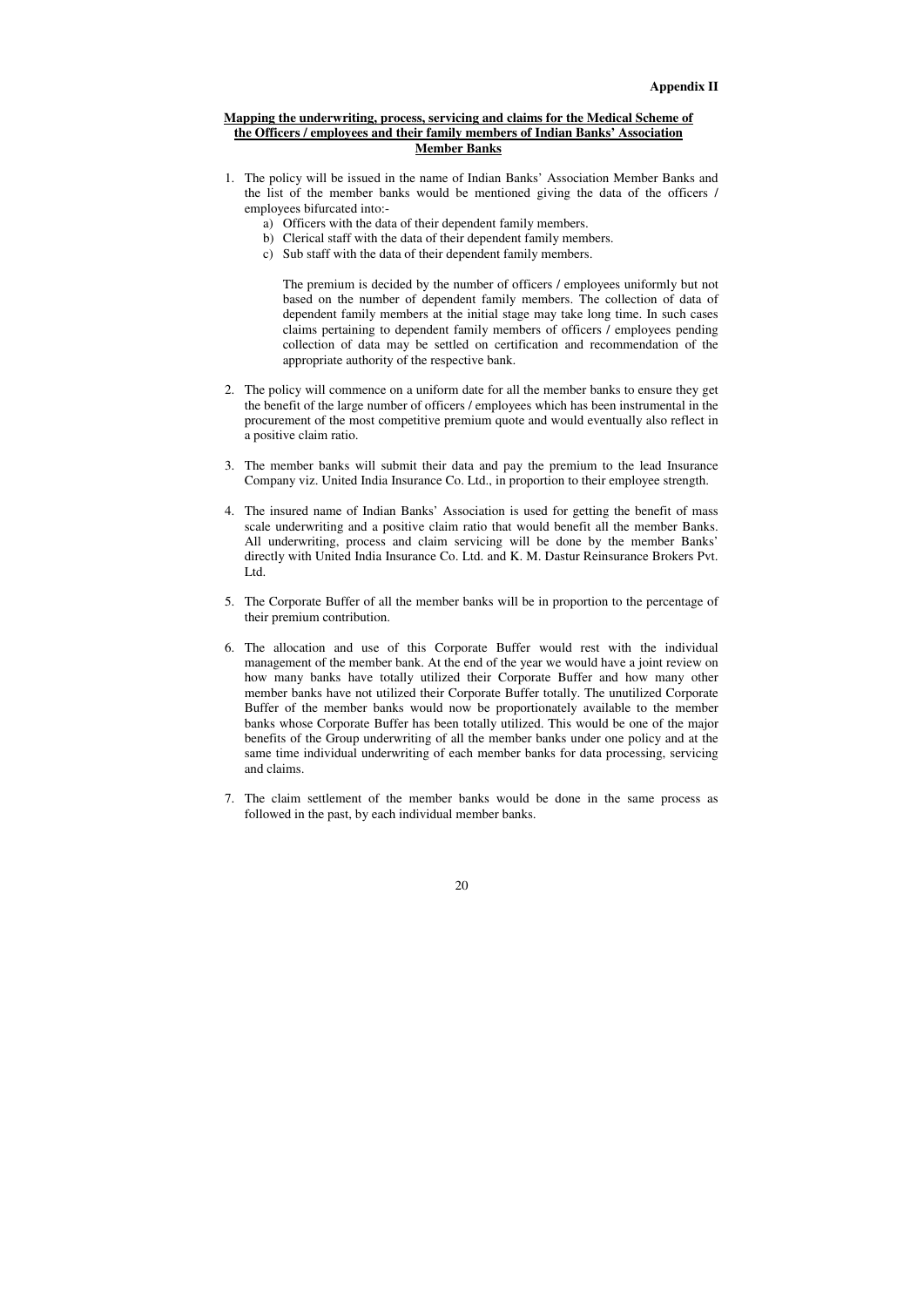- 8. The Third Party Administrator, appointed by the lead insurer, viz. United India Insurance Co. Ltd. will station their representative at the banks regional/ nodal offices from where these banks have been settling medical claims of their officers / employees.
- 9. The Third Party Administrator, would have a Dedicated Office, Server and a 24 X 7 Call Centre for the Member Banks of the Indian Banks' Association.
- 10. The officers / employees would submit the claims to the same regional / nodal offices where they have been submitting in the past and the Third Party Administrator representative will be the backup support and ensure claim settlement is completed in thirty minutes.
- 11. The Third Party Administrator should ensure placement of representative in all the regional/nodal offices of the member banks where the officers / employees have been submitting their claims in the past.
- 12. No claims would be rejected by the insurance company/ Third Party Administrator unless the same is rejected by the committee comprising of the Bank management, Insurance Company, Third Party Administrator and K. M. Dastur Reinsurance Brokers Pvt Ltd.
- 13. All the officers / employees and their family members would be issued ID cards by the Third Party Administrator of the Insurance Company ie. United India Insurance Co. Ltd. In case the employee or his family member gets admitted in any of the preferred Provider Network of hospitals on production of ID card, the hospital authority in turn shall notify by fax / mail the details of hospitalisation along with ID card number and Name of the employee to the Third Party Administrator, who would again revert by fax / mail a confirmation to the hospital to proceed with the claim. This would even enable them to claim from anywhere in India and they would be able to admit themselves in hospitals anywhere in India by merely calling the dedicated call centres of the Third Party Administrator, which would be working on a 24x7 basis. The Third Party Administrator, would even be able to advise the officers / employees on the nearest hospital available in their area. In case of an emergency admission to ahospital which is not in PP Network, the officers / employees also have a benefit to get himself admitted on a cashless basis by intimating the Third Party Administrator, call centre number, mentioning his ID card No and name. The hospital authority would fax / mail the details of hospitalisation to the Third Party Administrator, who would again revert by fax / mail a confirmation to the hospital to proceed with the claim.
- 14. Most of the claims would be cashless; which would be paid directly to the hospital concerned.
- 15. The reimbursement claims of pre and post hospitalisation or in a few cases of actual hospitalisation would be paid to the officers / employees through the banks regional/ nodal offices or directly credited to the officers / employees account.